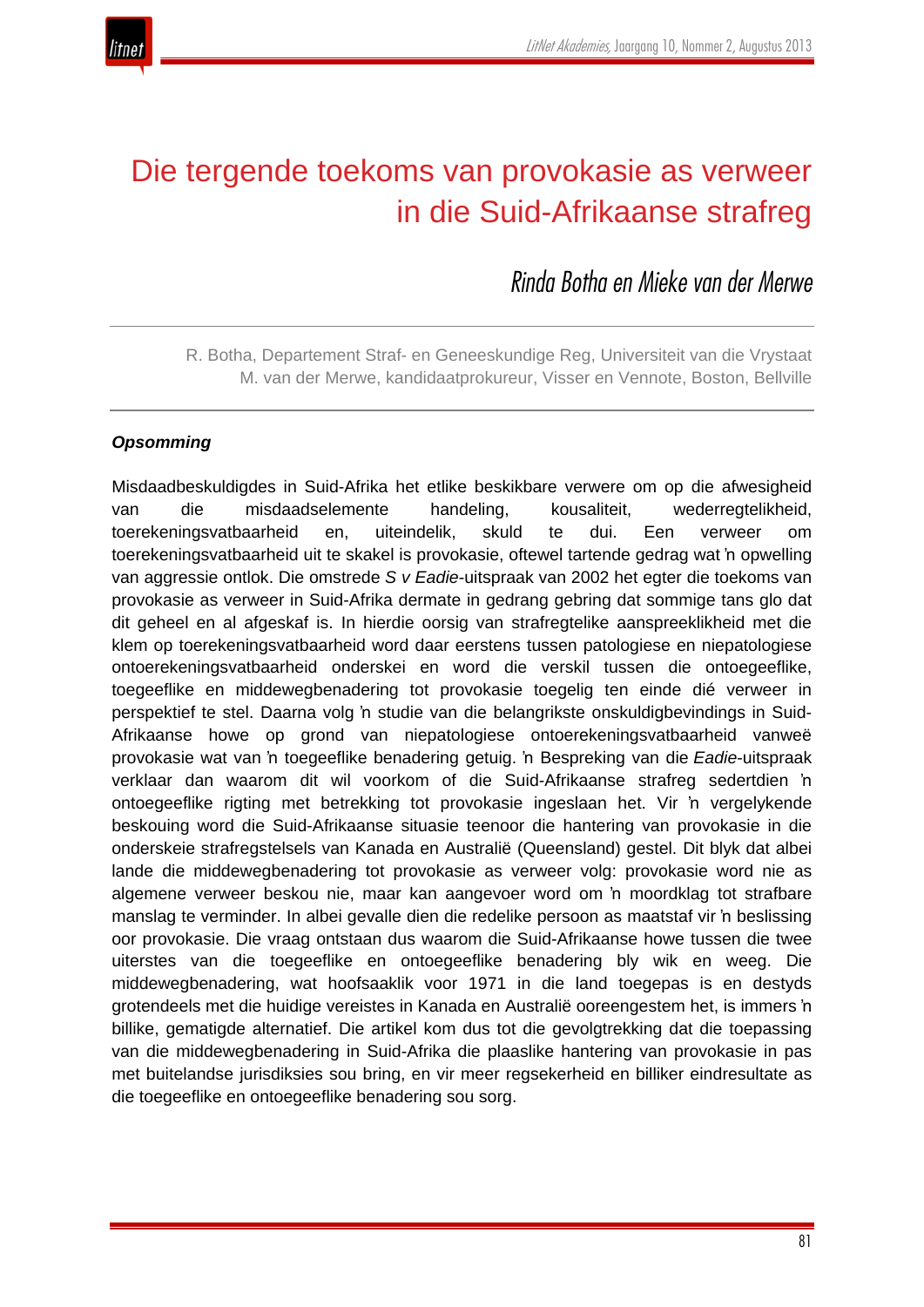

**Trefwoorde:** *Eadie*-uitspraak; emosionele stres; middewegbenadering; niepatologiese ontoerekeningsvatbaarheid; ontoegeeflike benadering; provokasie; redelike persoon; selfbeheersing; toegeeflike benadering; verweer

#### *Abstract*

# **The provocative question about the future of provocation as a defence in South African criminal law**

Those charged with a crime in South Africa have various means of defence at their disposal in order to prove the absence of the elements of crime, namely conduct, causation, unlawfulness, criminal capacity and, eventually, culpability. One such defence to rule out criminal capacity is provocation, which essentially involves provoking actions that elicit an outburst of rage and aggression. In this regard a question that often arises in court, and has, in fact, been the subject of much debate, is the degree of significance that should be attached to provocation in determining criminal liability. The controversial judgement in *S vs Eadie* of 2002 has jeopardised the future of provocation as a defence in South Africa to such an extent that some currently believe that it no longer exists.

This article starts with a brief review of criminal liability, with the emphasis on criminal capacity. A clear distinction is drawn between pathological and non-pathological criminal incapacity in order to delineate clearly the focus of this research, namely non-pathological criminal incapacity caused particularly by provocation and emotional stress. Next the unyielding, lenient and middle-course approaches to provocation are compared. In the unyielding approach, provocation and emotional stress cannot be viewed as a defence and may, at most, lead to mitigation of punishment. According to the lenient approach it is accepted that provocation or emotional stress may lead to non-pathological criminal incapacity and may thus serve as an absolute defence. The middle-course approach contains elements of both: like the unyielding approach, it does not regard provocation and emotional stress as an absolute defence, but does believe that a substantial degree of provocation may indeed lead to conviction of a less serious crime – such as culpable homicide instead of murder.

The choice of approach usually relates closely to the theory of fault to which a country subscribes, with the primary distinction being that between the normative theory and the psychological theory of fault. In terms of the normative theory of fault, a person's conduct is measured against a particular objective standard beyond himself. Should he fail to meet this standard, it points to culpability. Countries favouring this theory of fault tend to adopt the unyielding approach to criminal incapacity due to provocation. The basis of the psychological theory of fault, on the other hand, is a subjective test: culpability is established by the person's mental state, without assessing his conduct against an objective standard. Countries favouring this theory of fault normally follow the lenient approach to the issue of provocation.

An overview of the most pertinent acquittals in South African courts on the grounds of nonpathological criminal incapacity due to provocation suggests that up until 1971 the country's courts undoubtedly applied the middle-course approach to matters of this nature. From 1987 the lenient approach (and, therefore, the psychological theory of fault) was subscribed to.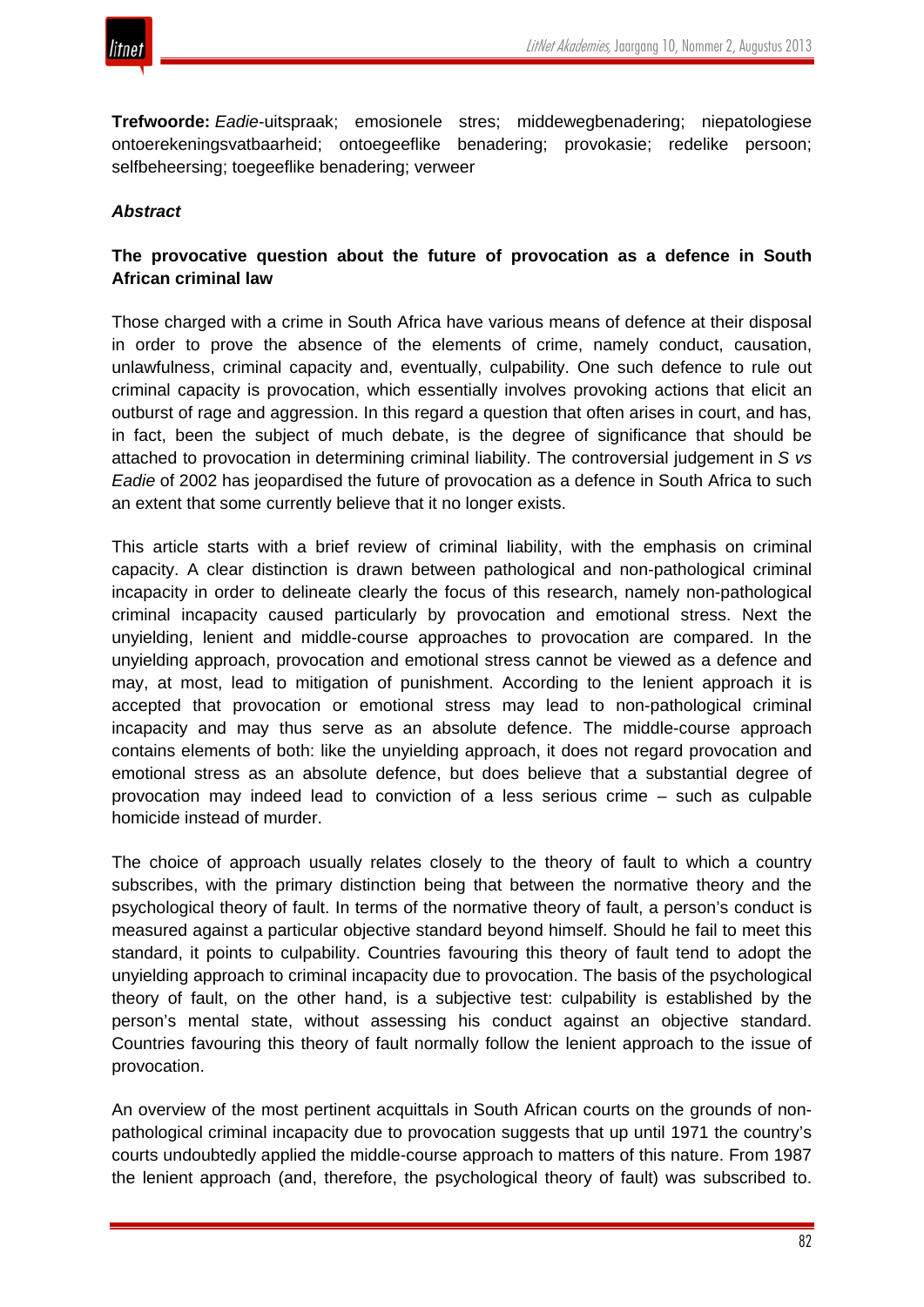

However, a discussion of the *Eadie* case then explains why it would seem that, with this judgement, the South African criminal law system has chosen to adopt an unyielding approach (and thus, apparently, a normative theory of fault) in respect of provocation.

*Eadie* resulted from an incident of road rage near Fish Hoek, Cape Town, in which an allegedly provoked motorist came to blows with his fellow road user, who consequently sustained fatal injuries. The appellant was convicted of murder and sentenced to 15 years in prison. In his appeal he claimed to have been criminally incapacitated when he assaulted the deceased, citing that due to provocation he had lost the mental ability to exercise selfcontrol. However, the court unanimously found that the appellant's conduct had been calculated and that, despite signs of provocation by the deceased, the appellant had displayed the intention to kill. The appeal was thus dismissed.

This judgement has subsequently created confusion as to whether the defence of nonpathological criminal incapacity on the grounds of provocation and emotional stress still exists at all: some believe that the court has not entirely rejected the defence, but has simply emphasised the need for its cautious application; others are convinced that the defence has, for all intents and purposes, now been scrapped. Quite a number of confusing pronouncements found in the *Eadie* judgement have added to the current equivocality on the matter, and both practitioners and academics require clarification and clear-cut guidelines with regard to the prevailing rules.

In an attempt to provide more clarity this article compares the South African situation with the way in which the respective criminal law systems of Canada and Australia (Queensland) deal with provocation. It seems that both countries follow the middle-course approach to provocation as a defence: provocation is not regarded as a general or absolute defence, but may be cited to convert a charge of murder into a reduced charge of culpable homicide.

This raises the question, then, as to why the South African courts apparently continue to dither between the two extremes of the lenient and unyielding approach. Of course, in a country with some of the highest crime statistics in the world, accepting provocation as an absolute defence in terms of the lenient approach would certainly raise eyebrows. On the other hand, to regard provocation merely as a means to mitigate punishment in terms of the unyielding approach also does not have the desired effect, as there are indeed cases where serious provocation and emotional stress should reduce the liability of the accused. As its name implies, the middle-course approach offers a fair, moderate, middle-of-the-road alternative to these two extremes.

When this approach to provocation was previously applied by our courts, before 1971, the general principles of criminal law used to establish criminal capacity were substituted for a special doctrine consisting of a subjective test to determine whether the accused had indeed been unable to exercise self-control, followed by an objective test to assess compliance with certain objective criteria. These objective criteria included (i) that the provocation had to have been the result of unlawful conduct; (ii) that the provocation had to have caused the accused to lose all self-control; (iii) that the provocation had to have been such that any reasonable person would have lost self-control in the circumstances; (iv) that the accused had to have acted on the spur of the moment; and (v) that the conduct of the accused had to have been proportional to the initial provocation – all of which are perfectly in line with the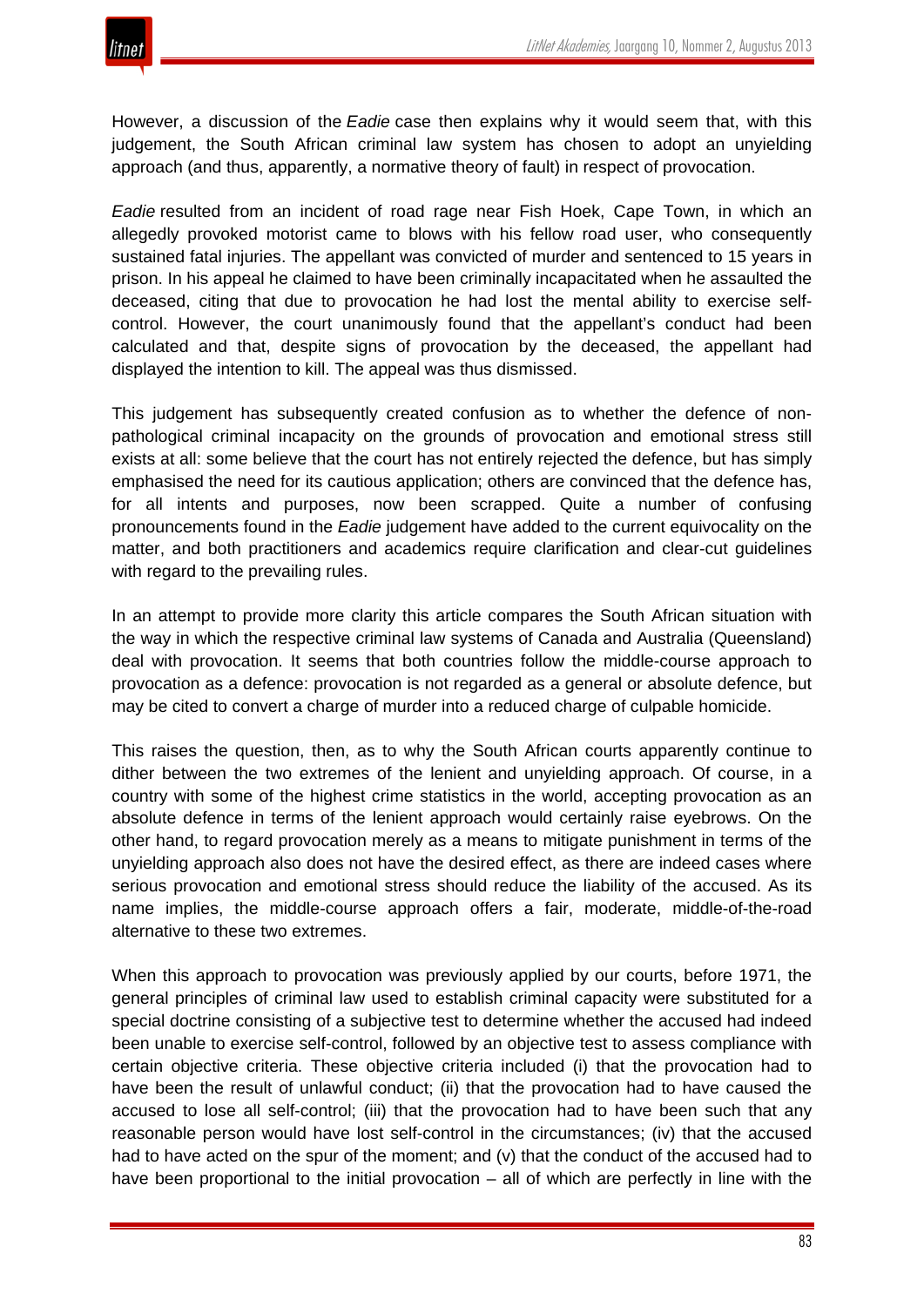

current requirements of the Canadian and Australian legal systems. Therefore this article concludes that the return to, and renewed application of, such a middle-course approach in South African courts would bring the country's handling of provocation and emotional stress into line with foreign jurisdictions, thereby complying with section 39(1)(c) of the Constitution of the Republic of South Africa 108 of 1996. In addition, it would ensure greater legal certainty, more clarity in practice, as well as a fairer end result than either the lenient or unyielding approach will ever be able to deliver.

**Keywords:** *Eadie* judgement; emotional stress; defence; lenient approach; middle-course approach; non-pathological criminal incapacity; provocation; reasonable person; self-control; unyielding approach

## **1. Inleiding**

"I had all the provocation in the world to kill ... I had no malice or spleen against him ... It was not designedly done, but in my passion, for which I am heartily sorry."  $-$  William Kidd.<sup>1</sup>

Etlike gevalle is reeds opgeteken van moordbeskuldigdes wat onmiddellik voor die pleging van die misdaad aan tartende gedrag van die slagoffer blootgestel was. In sodanige gevalle was dit juis hierdie gedrag van die slagoffer, synde provokasie, wat woede of emosionele stres by die beskuldigde ontlok en tot aggressiewe gedrag aanleiding gegee het.<sup>2</sup> Die vraag wat in dié verband in die howe ontstaan, en al dikwels in die verlede oor kopgekrap is, is watter rol die aanwesigheid van provokasie in strafregtelike aanspreeklikheid moet speel.<sup>3</sup>

Ten einde 'n beskuldigde in Suid-Afrika aan 'n misdryf skuldig te bevind, moet dié se gedrag aan sekere misdaadselemente, oftewel aanspreeklikheidsvereistes, voldoen, naamlik handeling, kousaliteit, wederregtelikheid, toerekeningsvatbaarheid en skuld.<sup>4</sup> Beskuldigdes het verskeie verwere tot hul beskikking om op die afwesigheid van hierdie elemente te dui. Uit die bespreking wat volg, blyk duidelik dat provokasie en emosionele stres een so 'n verweer is wat in die verlede veral geopper is om die element van toerekeningsvatbaarheid uit te skakel. Die toekoms van provokasie as verweer in die Suid-Afrikaanse strafreg is egter nog onbeslis sedert die omstrede *Eadie*-uitspraak<sup>5</sup> van 2002, en sowel praktisyns as akademici wag op 'n uitspraak en duidelike riglyne met betrekking tot die heersende reëls.<sup>6</sup>

Teen hierdie agtergrond beoog hierdie artikel om provokasie en emosionele stres as verweer in perspektief te stel, en om op grond van 'n regsvergelykende studie van Kanada en Australië bepaalde voorstelle vir die toekoms van dié verweer in Suid-Afrikaanse verband aan die hand te doen.

## **2. Boustene van strafregtelike aanspreeklikheid, en begripsomskrywing**

Met die oog op die latere bespreking van die *Eadie*-beslissing<sup>7</sup> is dit belangrik om daarop te let dat die staat die aanwesigheid van die aanspreeklikheidsvereistes van 'n misdaad in die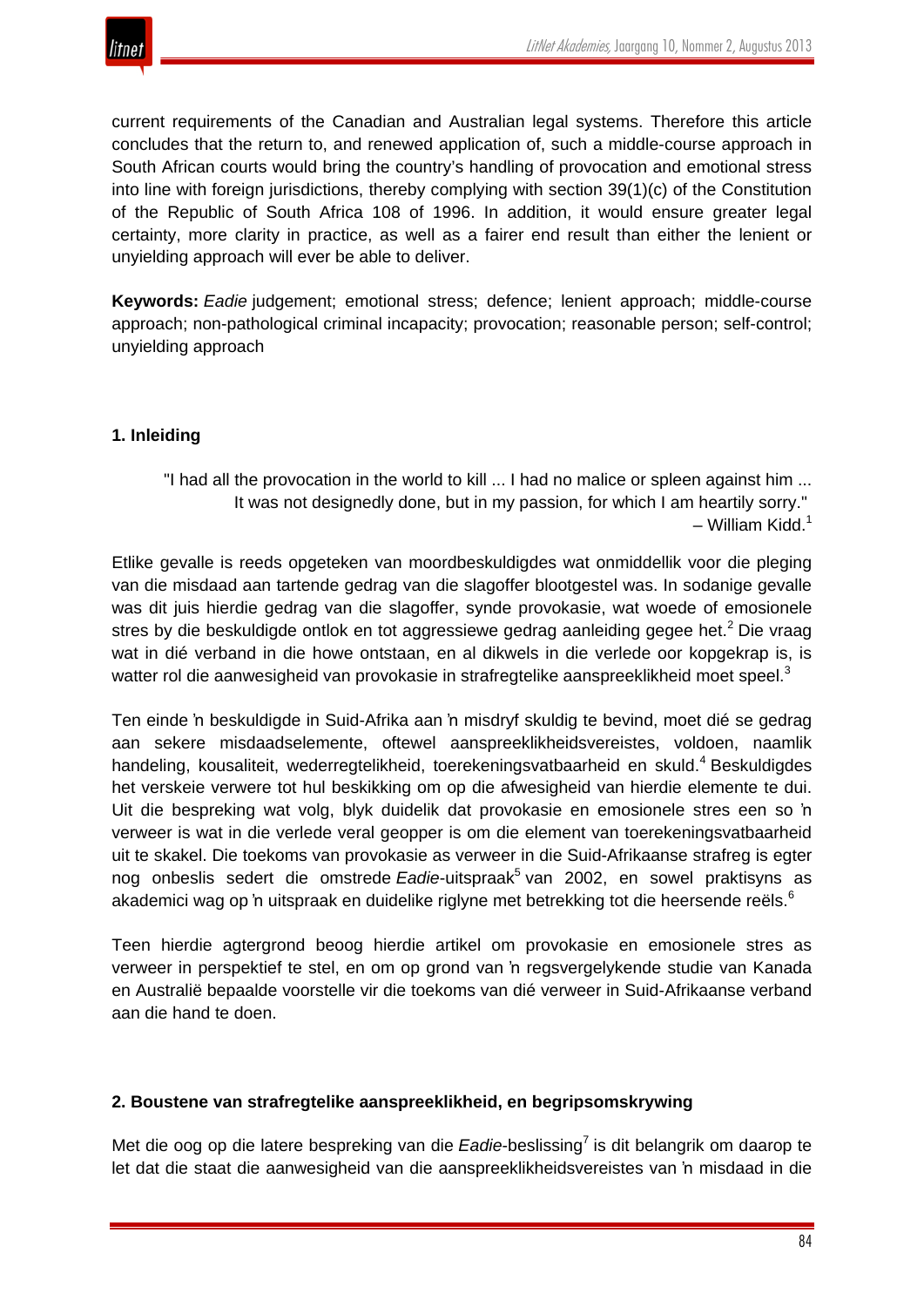



bepaalde volgorde soos dit hier bo gestel word, moet bewys.<sup>8</sup> Indien byvoorbeeld die handelingselement nie bewys kan word nie, is dit nie ter sake of die beskuldigde toerekeningsvatbaar was of nie, en moet 'n onskuldigbevinding volg.

Dit is voorts belangrik om te noem dat hierdie artikel veral konsentreer op die element van toerekeningsvatbaarheid, wat na die geestesvermoëns van 'n individu verwys.<sup>9</sup> Daar word na twee faktore verwys wat toerekeningsvatbaarheid beskryf, naamlik die vermoë om die ongeoorloofdheid van jou handeling te besef (kognitiewe geestesvermoë) en die vermoë om jou gedrag dienooreenkomstig te rig (konatiewe geestesvermoë).<sup>10</sup> Hierdie toets word ook in artikel 78(1) van die Strafproseswet 51 van 1977 (hierna die Strafproseswet) uiteengesit, wat die verweer van ontoerekeningsvatbaarheid oorspronklik slegs tot die beskikking van geestesongestelde persone gestel het.

Artikel 78(1) lui:

Iemand wat 'n handeling verrig of versuim om 'n handeling te verrig wat 'n misdryf uitmaak, en wat ten tyde van so 'n verrigting of versuim aan 'n geestesongesteldheid of geestesgebrek ly wat tot gevolg het dat hy of sy nie oor die vermoë beskik –

(a) om die ongeoorloofdheid van sy of haar handeling te besef nie; of (b) om ooreenkomstig 'n besef van die ongeoorloofdheid van sy of haar handeling of versuim op te tree nie, is nie vir so 'n handeling of versuim strafregtelik toerekenbaar nie.

Waar slegs een van bogenoemde vermoëns ontbreek, ontbreek toerekeningsvatbaarheid en moet 'n onskuldigbevinding volg.<sup>11</sup>

Die toerekeningsvatbaarheidsbegrip het mettertyd ontwikkel tot die huidige onderverdeling in patologiese ontoerekeningsvatbaarheid en niepatologiese ontoerekeningsvatbaarheid, na gelang van die oorsaak daarvan. Patologiese ontoerekeningsvatbaarheid het te doen met gevalle waar ontoerekeningsvatbaarheid ontstaan as gevolg van geestesongesteldheid of gebrek,<sup>12</sup> terwyl niepatologiese ontoerekeningsvatbaarheid uit eksterne faktore soos dronkenskap en provokasie kan spruit.<sup>13</sup> Die howe het mettertyd die begrip *provokasie* uitgebrei om ook emosionele stres daarby in te sluit.<sup>14</sup> Artikel 78(1) van die Strafproseswet, wat aanvanklik meestal net vir patologiese ontoerekeningsvatbaarheid voorsiening gemaak het, is ingevolge artikel 78(2) uitgebrei om ook gevalle van niepatologiese ontoerekeningsvatbaarheid in te sluit.

Artikel 78(2) lui:

Indien dit by strafregtelike verrigtinge beweer word dat die beskuldigde vanweë geestesongesteldheid of geestesgebrek *of enige ander rede* nie vir die ten laste gelegde misdryf strafregtelik toerekenbaar is nie, of indien dit vir die hof by strafregtelike verrigtinge blyk dat die beskuldigde vanweë so 'n rede nie aldus toerekenbaar mag wees nie, gelas die hof in die geval van 'n bewering of blyke van geestesongesteldheid of geestesgebrek, en kan die hof, in enige ander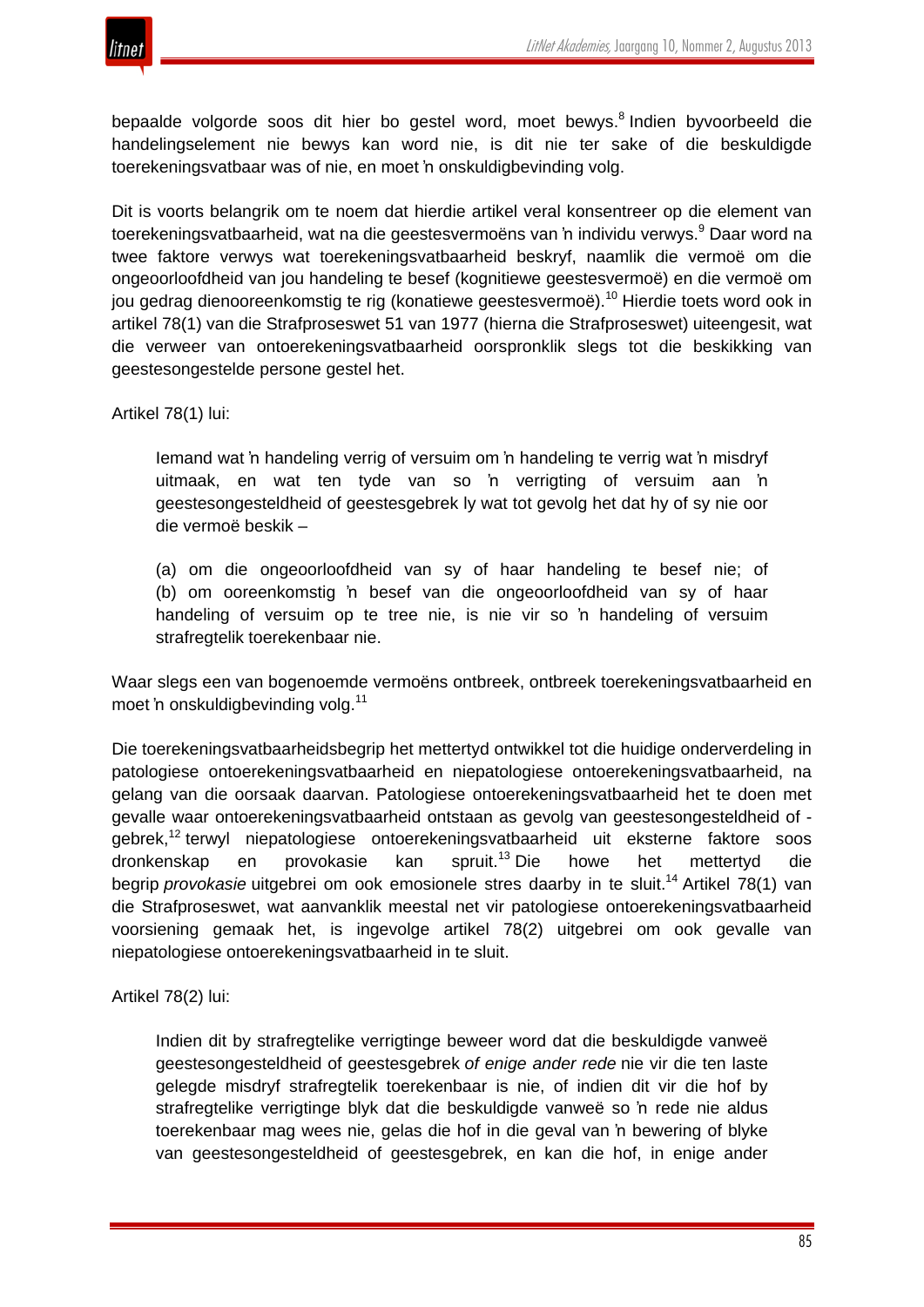

geval, gelas dat die aangeleentheid ooreenkomstig die bepalings van artikel 79 ondersoek en oor verslag gedoen word. (Eie beklemtoning)

Vir die doeleindes van hierdie artikel val die klem vervolgens op niepatologiese ontoerekeningsvatbaarheid, en meer bepaald provokasie en emosionele stres as oorsake van niepatologiese ontoerekeningsvatbaarheid.

## **3. Die verskillende benaderings ten opsigte van provokasie en emosionele stres**

Die Suid-Afrikaanse howe het deur die jare verskeie denkrigtings ingeslaan wat betref die uitwerking wat provokasie op strafregtelike aanspreeklikheid moet hê.<sup>15</sup>

'n Regstelsel kan hoofsaaklik drie benaderings volg ten opsigte van provokasie en emosionele stres wat ten tye van die pleging van die misdaad by die beskuldigde aanwesig was.<sup>16</sup> Hierdie keuse in benadering hou gewoonlik nou verband met die skuldleer wat in 'n land voorgestaan word. Wat die skuldleer betref, word daar hoofsaaklik tussen die normatiewe skuldleer en die psigologiese skuldleer onderskei.<sup>17</sup> Ingevolge die normatiewe skuldbegrip word 'n persoon se gedrag aan 'n sekere objektiewe standaard buite homself gemeet. Sou hy hieraan tekortskiet, word hy verwyt.<sup>18</sup> In teenstelling hiermee is die fokus ingevolge die psigologiese skuldleer in 'n subjektiewe toets geleë. Verwytbare gedrag word dus bepaal deur die geestesgesteldheid van 'n persoon self, sonder om sy gedrag aan 'n objektiewe standaard te meet.<sup>19</sup>

Die drie benaderings wat ten opsigte van provokasie en emosionele stres gevolg kan word, is:<sup>20</sup> (i) die ontoegeeflike benadering, ingevolge waarvan provokasie en emosionele stres geensins as verweer dien nie en slegs tot strafversagting aanleiding gee; $^{21}$  (ii) die toegeeflike benadering, waarvolgens aanvaar word dat provokasie of emosionele stres tot niepatologiese ontoerekeningsvatbaarheid kan aanleiding gee en as volkome verweer kan dien;<sup>22</sup> en (iii) die middewegbenadering, waar provokasie en emosionele stres, soos met die ontoegeeflike benadering, nie as algehele verweer geag word nie, maar waardeur wesenlike provokasie wel tot gevolg kan hê dat die persoon aan 'n minder ernstige misdryf – soos strafbare manslag in plaas van moord – skuldig bevind word. $^{23}$ 

Die destydse toepassing van hierdie benadering in Suid-Afrika was gegrond op artikel 141 van die Transkeise Strafkode van 1886, wat soos volg gelui het:<sup>24</sup>

Homicide which would otherwise be murder may be reduced to culpable homicide if the person who causes death does so in the heat of passion occasioned by sudden provocation.

Any wrongful act or insult of such a nature as to be sufficient to deprive an ordinary person of self-control may be sufficient provocation, if the offender acts upon it on the sudden, and before there has been time for his passion to cool.

Whether any particular wrongful act or insult, whatever may be its nature, amounts to provocation, and whether the person provoked was actually deprived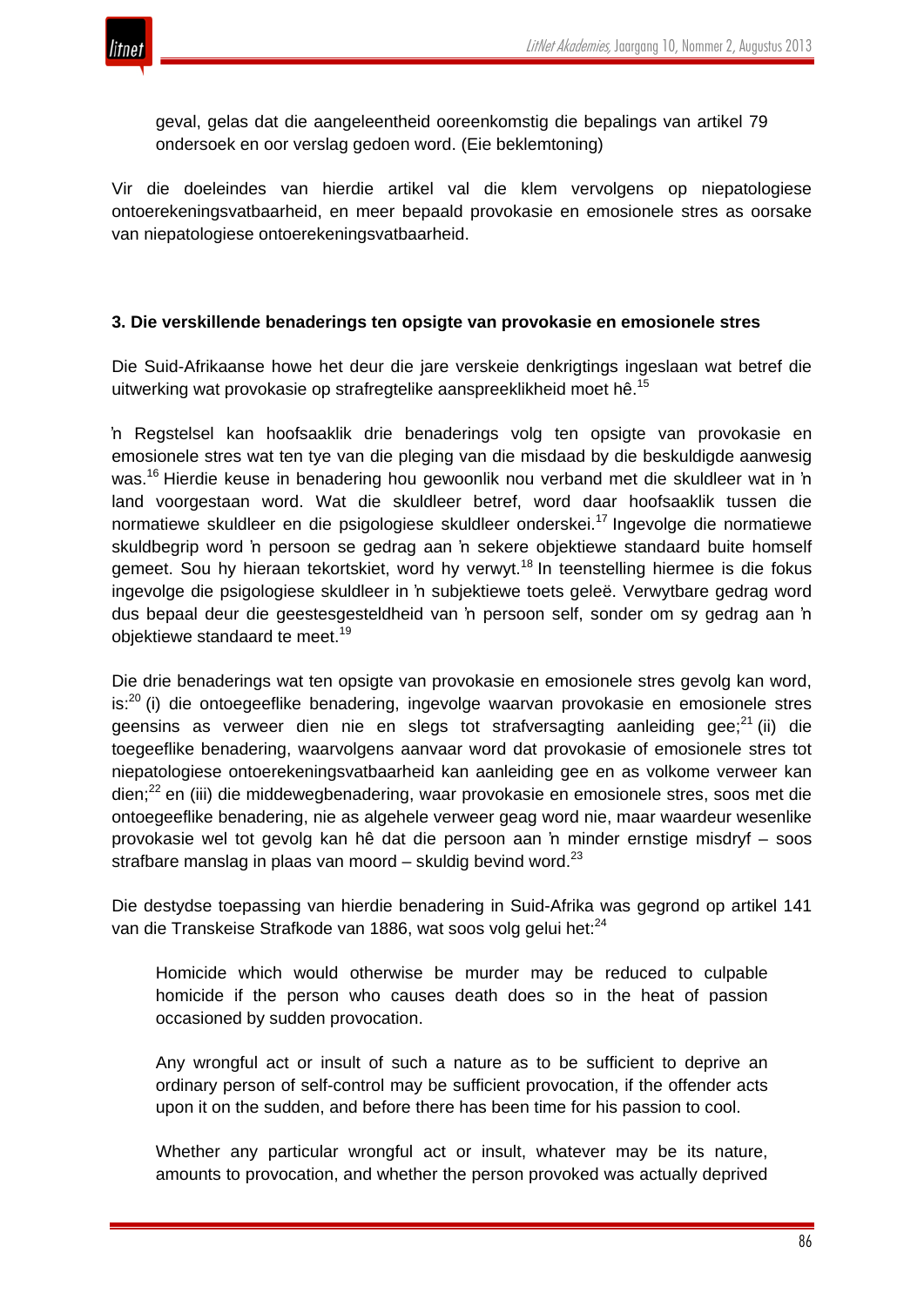

of the power of self-control by the provocation which he received, shall be questions of fact.

Wat die hantering van die verweer van provokasie of emosionele stres in Suid-Afrika betref, het die howe voor 1971 hoofsaaklik die middewegbenadering gevolg. Vanaf 1987 is die toegeeflike benadering toegepas, soos wat uit die latere bespreking van hofgesag sal blyk – dit strook met die toepassing van die psigologiese skuldleer om toerekeningsvatbaarheid te bepaal. Ná die omstrede *Eadie*-beslissing in 2002 lyk dit egter of die ontoegeeflike benadering nou die heersende reg is.<sup>25</sup> Alhoewel die hof dit nie pertinent erken nie, het hy hom hier deur normatiewe beleidsoorwegings laat lei.<sup>26</sup>

# **4. Ontwikkeling op die gebied van regspraak**

In slegs drie beslissings van die hooggeregshof $^{27}$  en een van die hoogste hof van appèl $^{28}$  is die beskuldigdes wat niepatologiese ontoerekeningsvatbaarheid op grond van provokasie en emosionele stres geopper het, onskuldig bevind.<sup>29</sup>

Die toonaangewende saak waarin provokasie suksesvol as verweer geopper is, is *S v Arnold*. <sup>30</sup> Die beskuldigde en die oorledene (wat in 'n wisselvallige liefdesverhouding betrokke was) het op die dag van die voorval rusie gemaak. Nadat die oorledene aan die beskuldigde genoem het dat sy voortaan as ontkleedanseres sou werk, het hy haar met sy pistool, wat hy om veiligheidsredes by hom gedra het, geskiet. Daarna het hy haar te hulp gesnel, om hulp geroep en haar in sy arms vasgehou. Hy kon nie onthou wat gebeur het nie.<sup>31</sup> 'n Deskundige het namens hom getuig en gereken dat die beskuldigde se geestestoestand ten tye van die pleging van die moord dermate deur emosies oorspoel was dat dit ingemeng het met sy vermoë om die ongeoorloofdheid van sy handeling te besef, en dat hy dus weens sy emosionele toestand nie daartoe in staat was om selfbeheersing uit te oefen nie.<sup>32</sup> Niepatologiese ontoerekeningsvatbaarheid op grond van provokasie en emosionele stres het hier as volkome verweer gedien, en die beskuldigde is onskuldig bevind $33$ 

*S v Nursingh*<sup>34</sup> is die tweede saak waarin niepatologiese ontoerekeningsvatbaarheid wat uit provokasie en emosionele stres gespruit het, suksesvol in die hooggeregshof aangevoer is. In hierdie saak is die beskuldigde deur 'n aantal faktore beïnvloed, onder meer jare lange fisieke, psigiese en seksuele mishandeling deur sy moeder. Hierdie langdurige mishandeling het aanleiding gegee tot provokasie en emosionele stres ten tye van die skietvoorval op sy ma en grootouers. Albei deskundiges wat die beskuldigde ondersoek het, het gereken dat die beskuldigde tydens die voorval aan geestestrauma gely het wat nie deur geestesongesteldheid veroorsaak is nie. Hierdie trauma het sowel die beskuldigde se oordeelsvermoë as sy vermoë om selfbeheersing uit te oefen, belemmer.<sup>35</sup> Die hof was tevrede dat 'n feitelike grondslag vir die verweer van niepatologiese ontoerekeningsvatbaarheid op grond van provokasie en emosionele stres gebied is, en 'n onskuldigbevinding het gevolg.<sup>36</sup>

In *S v Moses,*<sup>37</sup> 'n meer onlangse saak waarin dié verweer suksesvol in die hooggeregshof aangevoer is, was die beskuldigde en die oorledene in 'n homoseksuele verhouding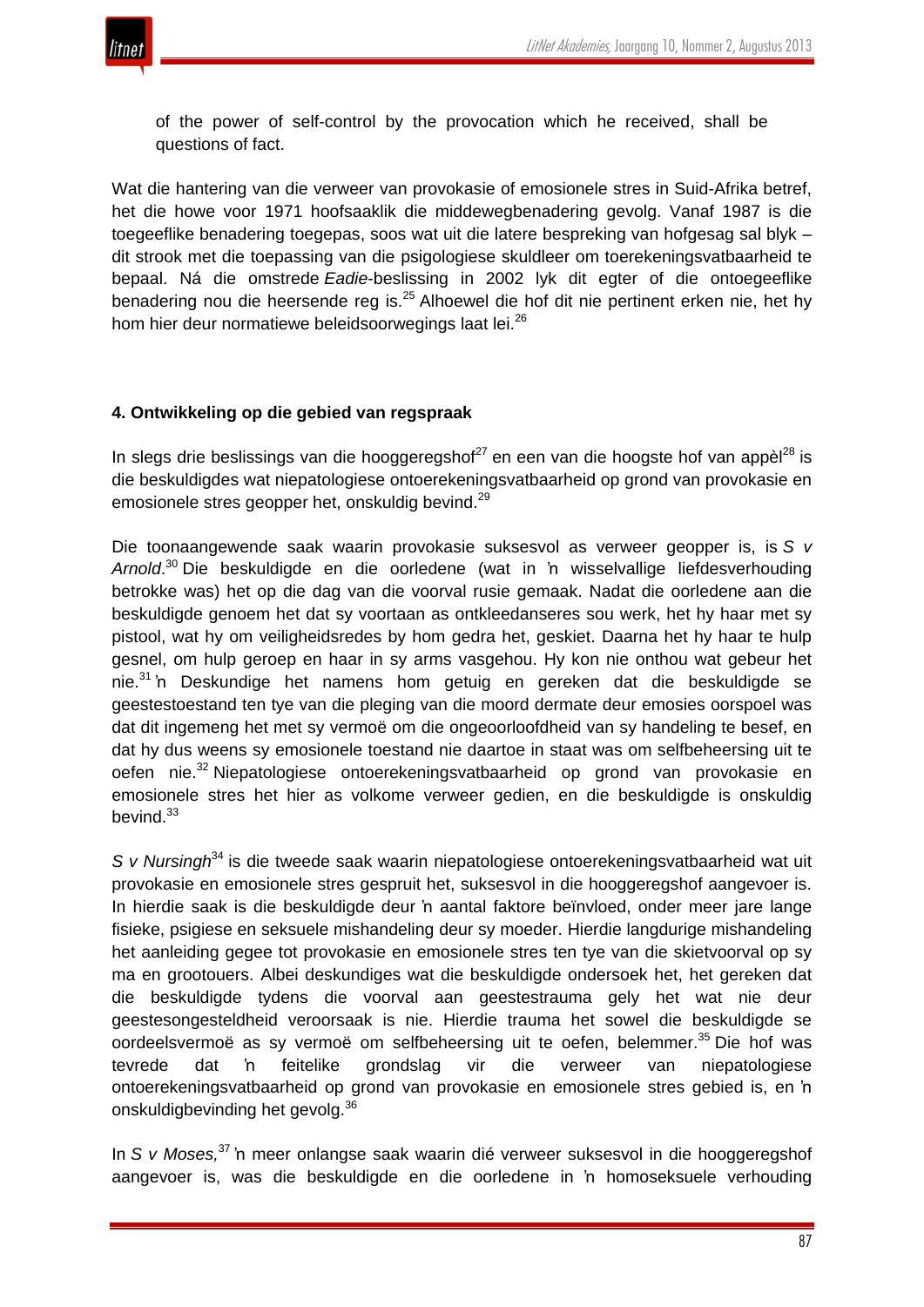

betrokke.<sup>38</sup> Na seksuele omgang het 'n rusie ontstaan en het die oorledene die beskuldigde meegedeel dat hy MIV-positief is. Hierdie opmerking, tesame met faktore uit die beskuldigde se moeilike kinderjare, het daartoe gelei dat hy die oorledene onmiddellik daarna op verskeie wyses aangerand en uiteindelik om die lewe gebring het. Daar is aangevoer dat hoewel hy besef het dat sy handeling verkeerd was, die beskuldigde nie oor die geestesvermoë beskik het om dienooreenkomstig op te tree nie.<sup>39</sup> Na stawende deskundige getuienis in dié verband merk regter Hlophe op: "He was provoked to an extent that he lost control over his actions, that is non-pathological criminal incapacity, which is a recognized defence in South African law."<sup>40</sup>

*S v Wiid*<sup>41</sup> is die enigste beslissing deur die hoogste hof van appèl waar niepatologiese ontoerekeningsvatbaarheid op grond van provokasie en emosionele stres met welslae aangevoer is. In hierdie geval het die appellant beweer dat haar huwelik breekpunt bereik het en dat sy ernstig aangerand is voordat sy haar man die aand doodgeskiet het. Sy kon nie veel van die voorval onthou nie. Die hof was tevrede dat daar voldoende bewyse was om aan te voer dat sy ontoerekeningsvatbaar was op 'n wyse wat nie aan enige permanente geestesgebrek of -siekte toegeskryf kon word nie.<sup>42</sup> Twee deskundiges het ten gunste van die beskuldigde getuig, waaruit duidelik geblyk het dat sy ten tye van die voorval nie oor die vermoë beskik het om die ongeoorloofdheid van haar handeling te besef nie.<sup>43</sup>

Die belang van deskundige getuienis ten einde 'n geslaagde beroep op niepatologiese ontoerekeningsvatbaarheid te verseker, blyk helder uit bogenoemde beslissings. Ten spyte hiervan maak die bewoording van artikel 78(2) dit duidelik dat 'n hof slegs 'n absolute plig het om 'n beskuldigde wat patologiese ontoerekeningsvatbaarheid as verweer opper vir waarneming te verwys. Hierteenoor het die hof 'n *diskresie* om 'n beskuldigde wat niepatologiese ontoerekeningsvatbaarheid as verweer opper, vir waarneming te verwys. Die hof móét dus in die geval van patologiese ontoerekeningsvatbaarheid en kán in die geval van niepatologiese ontoerekeningsvatbaarheid die beskuldigde vir waarneming verwys.<sup>44</sup> Alhoewel die strafprosesregtelike verrigtinge ten opsigte van die verweer nie die fokus van hierdie artikel is nie, ontstaan die vraag tereg of hierdie onderskeid nie inbreuk maak op die reg op 'n billike verhoor wat in artikel 35 van die Grondwet<sup>45</sup> verskans word nie. 'n Beskuldigde wat tydens ekstreme provokasie en emosionele stres iemand sou dood en nie deskundige getuienis in verband met haar emosionele toestand kan bekostig waar die hof nie so 'n ondersoek gelas nie, se kanse op 'n geslaagde beroep op niepatologiese ontoerekeningsvatbaarheid is uiters skraal. 'n Gebrek aan deskundige getuienis was juis die rede waarom die beskuldigde in *S v Campher*<sup>46</sup> nie met haar verweer van niepatologiese ontoerekeningsvatbaarheid geslaag het nie.<sup>47</sup>

Hoe dit ook al sy, en in teenstelling met die vier bogenoemde beslissings waar niepatologiese ontoerekeningsvatbaarheid op grond van provokasie en emosionele stres as suksesvolle verweer gedien het, bevind die hoogste hof van appèl in 1999 in *S v Henry*<sup>48</sup> dat indien 'n persoon as gevolg van 'n konfliksituasie sy of haar humeur verloor en dan 'n wederregtelike daad pleeg, dit hoogstens tot strafvermindering sal lei en selde tot algehele vryspraak.<sup>49</sup> Kort hierna het die omstrede *Eadie*-beslissing<sup>50</sup> deur die hoogste hof van appèl gevolg, wat tans veronderstel is om as die gesaghebbende presedent in ons land ten opsigte van provokasie en emosionele stres as verweer te dien.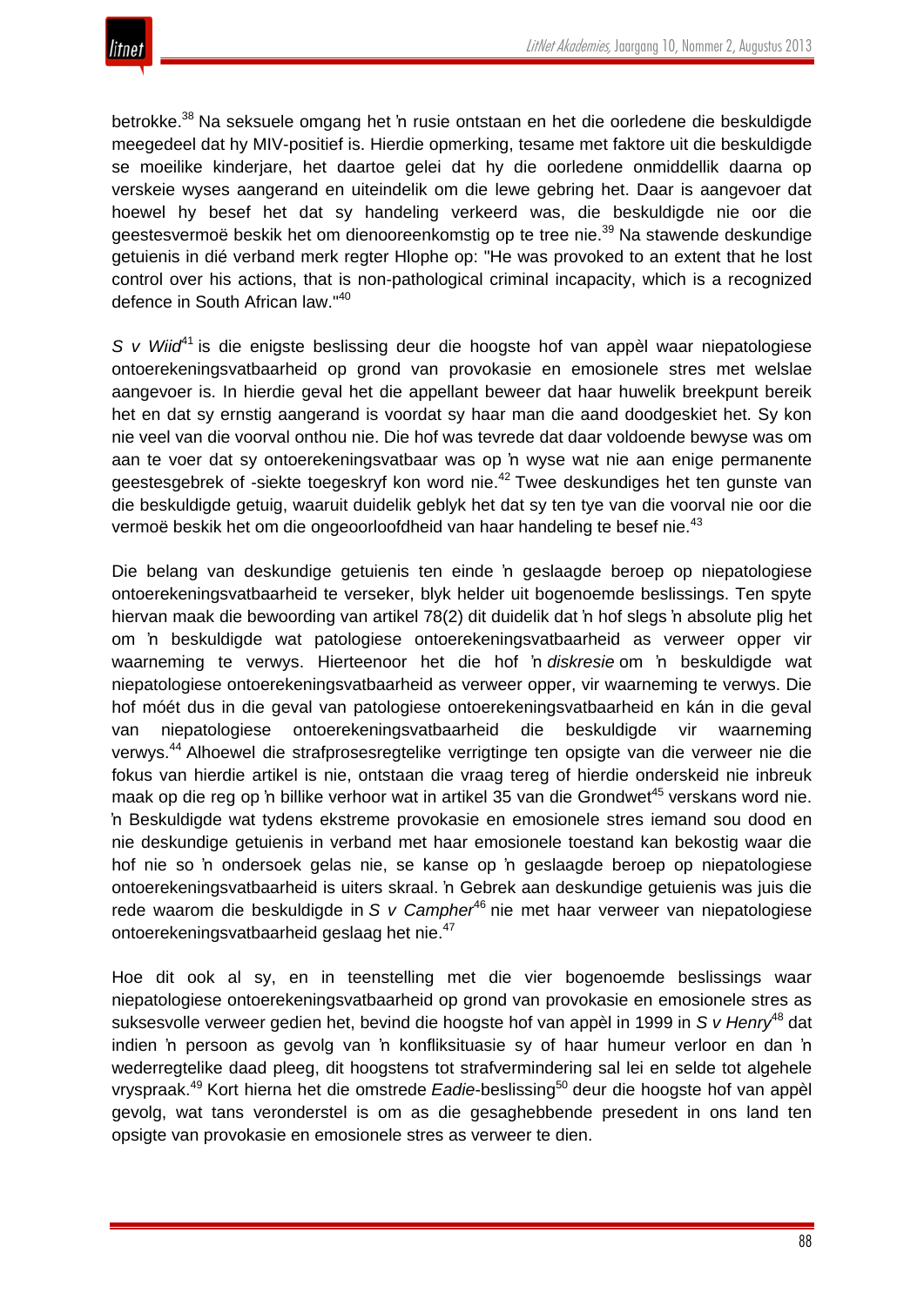

# **5. Huidige regstandpunt**

In *S v Eadie***<sup>51</sup>** het die hoogste hof van appèl in 2002 'n uitspraak gelewer wat, prakties beskou, as die doodsklok vir die verweer van niepatologiese ontoerekeningsvatbaarheid (op grond van provokasie en emosionele stres) vertolk kan word.<sup>52</sup> Snyman<sup>53</sup> beskou ook die uitspraak as "een van die mees enigmatiese uitsprake van die hoogste hof van appèl op die gebied van die strafreg die afgelope stuk of 50 jaar".

# *5.1 S v Eadie*

Die feite is gegrond op 'n voorval van padwoede naby Vishoek in die Kaap.<sup>54</sup> Die oorledene het agter die appellant gery en aanhoudend sy hoofligte geflikker, waarna hy die appellant se voertuig verbygesteek en teen 'n baie lae snelheid voor hom gery het. Die appellant het dus na 'n ruk weer die oorledene se voertuig verbygesteek, en die gebeure het hulself daarna herhaal. Albei partye het uiteindelik by 'n verkeerslig gestop en die oorledene het weer eens sy ligte geflikker. Die appellant het in hierdie stadium uit sy voertuig geklim met 'n hokkiestok in die hand, wat hy aanvanklik voornemens was om te gebruik om die ligte van die ander voertuig mee uit te slaan. Die appellant het egter van plan verander en teen die deur van die voertuig geslaan, wat die hokkiestok laat breek het. Vervolgens het hy die oorledene herhaaldelik met sy vuiste en geskoeide voet aangerand, wat uiteindelik tot die oorledene se dood gelei het. Die appellant is aan moord skuldig bevind en tot 15 jaar tronkstraf gevonnis, maar het teen hierdie beslissing geappelleer. Sy verweer was dat hy ontoerekeningsvatbaar was tydens die daad. Hy het erken dat hy die aard van sy optrede besef het, maar het hom daarop beroep dat hy nie oor die geestesvermoë beskik het om selfbeheersing uit te oefen nie. Sy verweer was dus op die gebrek aan die konatiewe geestesfunksie gerig.<sup>55</sup> As alternatief was sy verweer dat die staat nie daarin geslaag het om bo redelike twyfel te bewys dat hy enige vorm van *dolus*<sup>56</sup> gehad het nie, hetsy in die vorm van *dolus directus*<sup>57</sup> of van *dolus eventualis*. 58 59

Die hof beslis eenparig by monde van appèlregter Navsa dat daar geen verskil bestaan tussen 'n beroep op niepatologiese ontoerekeningsvatbaarheid wat uit emosionele spanning en provokasie spruit aan die een kant, en die verweer van gesonde outomatisme (wat op onwillekeurige handeling dui) aan die ander kant nie.<sup>60</sup> Die hof bevind egter dat die appellant nie in 'n toestand van outomatisme opgetree het nie,<sup>61</sup> en bepaal voorts dat die handeling doelgerig was en, hoewel daar sprake van provokasie was, die appellant die bedoeling gehad het om te moor. Die feit dat padwoede nie geduld kan word nie, word beklemtoon en die appèl word van die hand gewys.<sup>62</sup>

## *5.2 Verwarrende stellings*

Wat in hierdie beslissing opval, is die verwarrende manier waarop die hof na sekere begrippe verwys om die hof in sy uitspraak te lei. Die hof beweer byvoorbeeld dat die moontlikheid skraal is vir 'n geestesgesonde mens om tydelik kognitiewe beheer te verloor.<sup>63</sup> Tog blyk dit dat appèlregter Navsa die begrippe *kognitief* en *konatief* verwar, omdat daar uit die omskrywing afgelei kan word dat *beheer* as sodanig na die konatiewe funksie verwys, en nie die kognitiewe funksie nie.<sup>64</sup> Die kognitiewe funksie verwys na die persoon se rede of intellek, wat op sy beurt verwys na die persoon se vermoë om tussen reg en verkeerd te onderskei.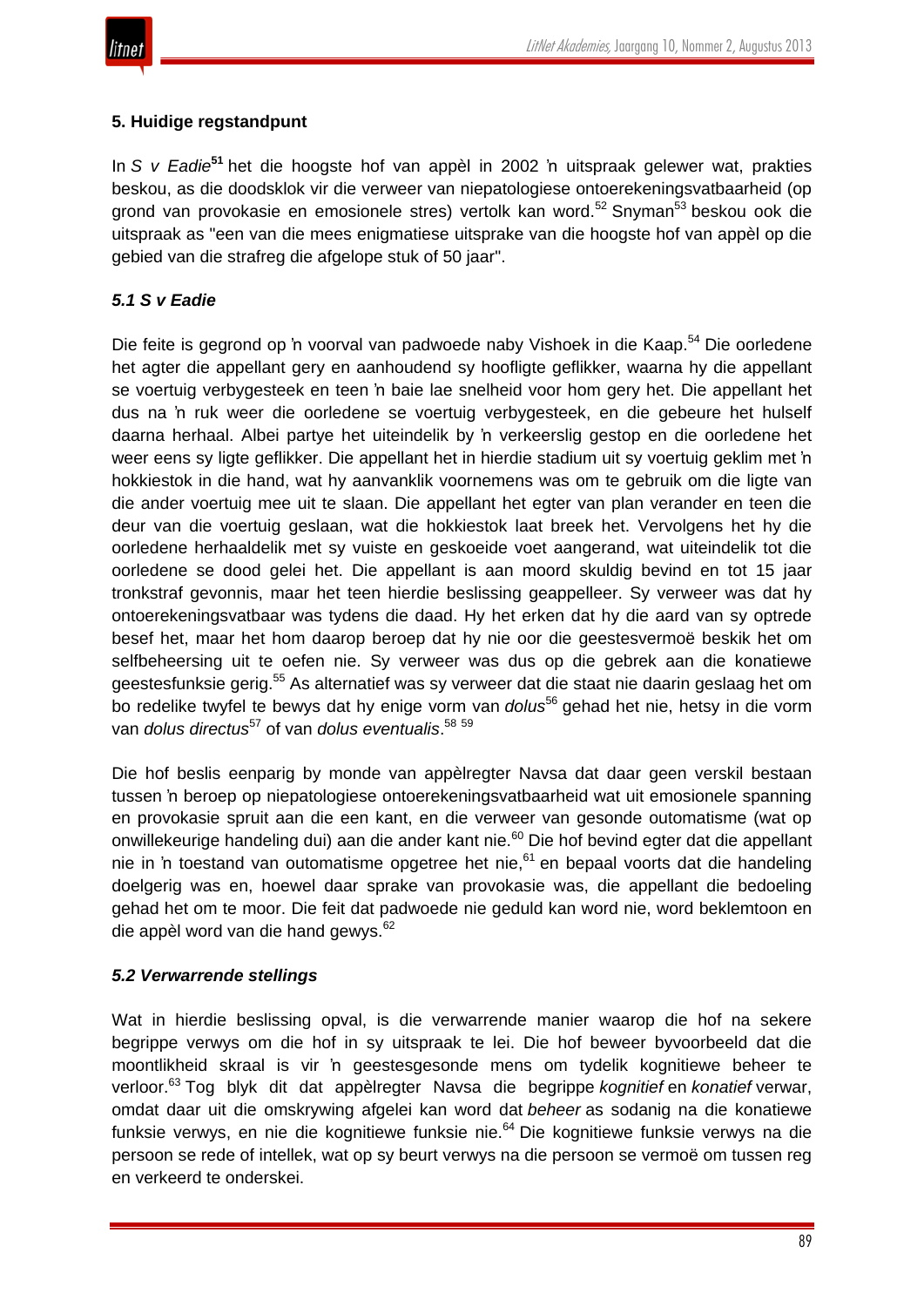Die standpunt dat daar geen verskil is tussen niepatologiese ontoerekeningsvatbaarheid en gesonde outomatisme nie, dra tot verdere verwarring by.<sup>65</sup> Appèlregter Navsa,<sup>66</sup> in navolging van Louw.<sup>67</sup> voer baie duidelik in sy uitspraak aan dat "there is no distinction between sane automatism and non-pathological incapacity due to emotional stress and provocation." Hierdie stelling is strydig met die hoofboustene van strafregtelike aanspreeklikheid, wat vereis dat 'n willekeurige handeling eers moet vasstaan voordat die vraag na toerekeningsvatbaarheid kan ontstaan, soos reeds hier bo verduidelik is. Snyman<sup>68</sup> verduidelik die verskil tussen dié twee elemente deur die volgende voorbeeld:

Die (a) onvermoë om ooreenkomstig die besef van die ongeoorloofdheid op te tree (met ander woorde die ontbrekende konatiewe bewussynsfunksie) moet nie verwar word met (b) die onvermoë om 'n mens se liggaamsbewegings deur jou verstand of wil te beheer nie. Onvermoë (b) het te doen met die vraag of X 'n handeling (in die juridiese sin van die woord) verrig het. As onvermoë (b) aanwesig is, beteken dit dat X onwillekeurig optree en dus nie handel nie (soos waar hy in sy slaap wandel). Onvermoë (a), daarenteen, het niks te doen met die vraag of X gehandel het nie, maar maak deel uit van die toets vir toerekeningsvatbaarheid. X is hier wel in staat om sy liggaamsbewegings aan sy wil te onderwerp, maar wat hy nie in staat is om te doen nie, is om na behore weerstand te bied teen die versoeking om 'n misdaad te pleeg. Kortom, by (a) ontbreek die geestelike weerstandskrag wat 'n normale mens het, terwyl by (b) die vermoë om die liggaamsbewegings fisies te beheer, ontbreek.<sup>69</sup>

Ook Hoctor<sup>70</sup> steun die sienswyse dat die verlies van, of gebrek aan, die konatiewe funksie nie tot onwillekeurige handeling lei nie: "This tendency to mistakenly conflate these two concepts, giving rise to the perception that they are practically indistinguishable, has no doubt recently been aided by the South African Criminal Law Reports' unfortunate way of reporting these matters."<sup>71</sup>

# *5.3 Die pad vorentoe?*

Die kwelvraag wat na die *Eadie*-beslissing ontstaan het, was of die verweer van niepatologiese ontoerekeningsvatbaarheid op grond van provokasie en emosionele stres dan nog enigsins bestaan.<sup>72</sup>

Burchell<sup>73</sup> reken dat die hof nie die verweer in die geheel verwerp het nie. Hoewel die toets vir toerekeningsvatbaarheid staande bly, moet die toepassing daarvan egter voortaan met omsigtigheid geskied. Howe moenie die verweer te geredelik aanvaar nie, en is geregtig daarop om logiese gevolgtrekkings uit die objektiewe omstandighede te maak.<sup>74</sup> Die sienswyse dat die verweer nie in die geheel verwerp is nie, blyk duidelik uit die volgende aanhaling van appèlregter Navsa: "It is predictable that accused persons will in numbers continue to persist that their cases meet the test for non-pathological incapacity. The law, if properly and consistently applied, will determine whether that claim is justified."<sup>75</sup>

Snyman<sup>76</sup> voer egter aan dat die verweer van niepatologiese ontoerekeningsvatbaarheid in omstandighede waarin hierdie ontoerekeningsvatbaarheid uit provokasie spruit, nou afgeskaf is.77 Provokasie as verweer sal slegs in die seldsame geval slaag waar die beskuldigde se handeling onwillekeurig was (outomatisme).<sup>78</sup> Dit is egter geen geheim nie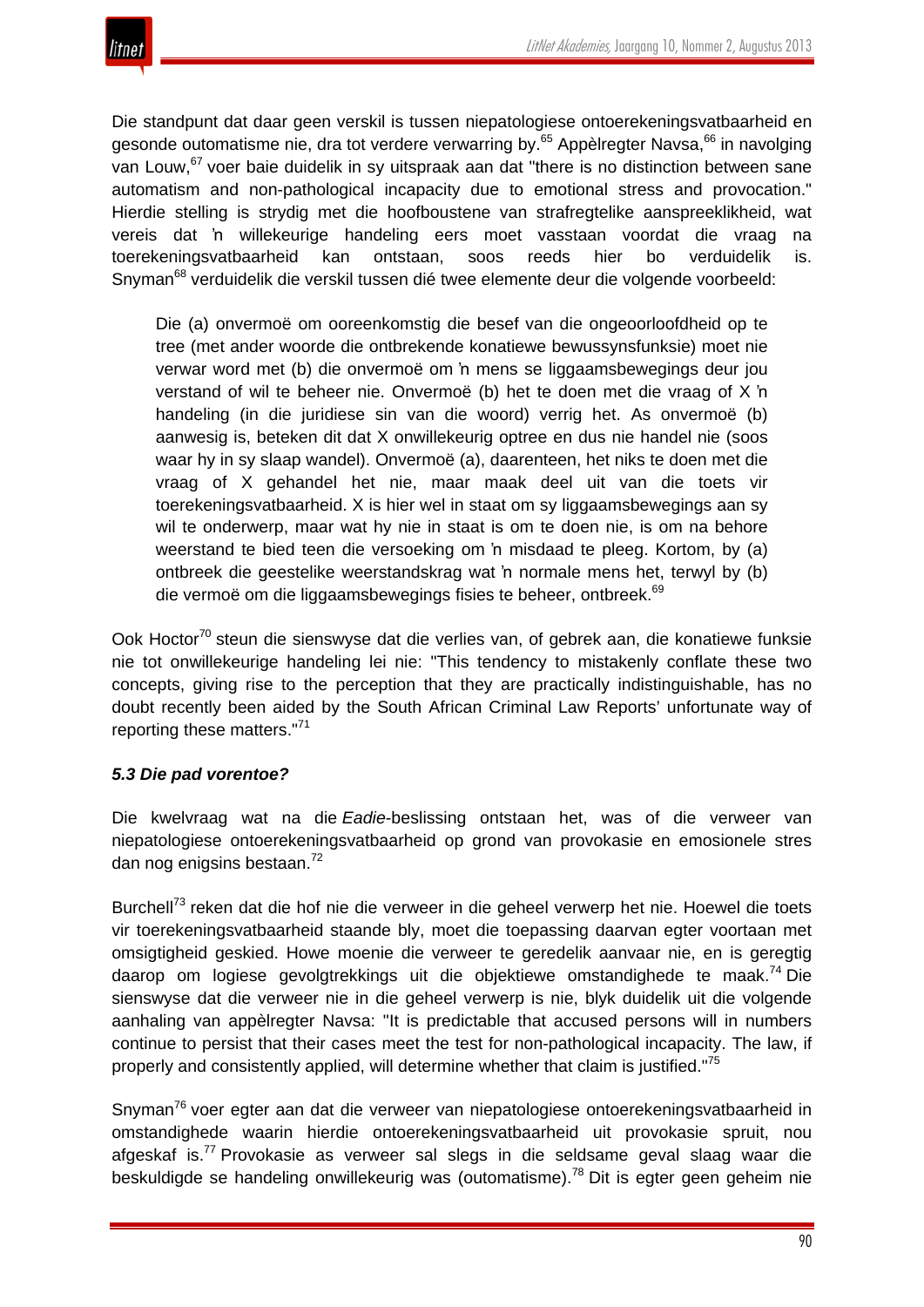



dat die howe ook die verweer van outomatisme met groot omsigtigheid hanteer.<sup>79</sup> Die enigste voordeel wat dus tans aan provokasie en emosionele stres verbonde is, is die strafversagtende rol wat dit by vonnisoplegging kan speel.<sup>80</sup>

Steun vir hierdie sienswyse blyk duidelik uit die volgende onlangse regspraak deur die hoogste hof van appèl.

In *S v Rasengani*<sup>81</sup> in 2006 het die appèl teen 'n lewenslange vonnis ten opsigte van moord geslaag, en het die hoogste hof van appèl die saak na die verhoorhof terugverwys, omdat daar nie by vonnisoplegging in ag geneem is dat die beskuldigde ten tye van die pleging van die misdaad in 'n toestand van ernstige emosionele provokasie gehandel het nie.<sup>82</sup> Omdat die moord met voorbedagte rade gepleeg is, was die verhoorhof verplig om ingevolge die Wet op Minimum Vonnisse 105 van 1997 lewenslange tronkstraf op te lê, tensy daar wesenlike en dwingende omstandighede sou bestaan wat 'n verminderde vonnis regverdig.<sup>83</sup> Volgens die hoogste hof van appèl sou die gebrek aan getuienis oor die emosionele toestand van die beskuldigde tot onbillike vonnisoplegging aanleiding gee. Of provokasie en emosionele stres inderdaad op wesenlike en dwingende omstandighede dui wat 'n afwyking van die minimum voorgeskrewe vonnis regverdig, sou bepaal kon word eers na die aanhoor van getuienis rakende die provokasie en emosionele stres in die verhoorhof.<sup>84</sup>

In *Direkteur van Openbare Vervolging v Mngoma*<sup>85</sup> in 2010 het die belang van provokasie en emosionele stres ook slegs ten opsigte van vonnisoplegging 'n rol gespeel. Hier het die verhoorhof egter die uitwerking van provokasie op strafoplegging oorbeklemtoon. Provokasie is inderdaad as 'n wesenlike en dwingende omstandigheid beskou wat 'n ligter vonnis as die voorgeskrewe minimum (in dié geval 15 jaar) geregverdig het. 'n Geringe vonnis van vyf jaar is derhalwe vir die moord op die beskuldigde se vrou opgelê.<sup>86</sup> Die staat het hierteen geappelleer. Dit was onbetwis dat die moord gepleeg is terwyl die beskuldigde in 'n toestand van erge provokasie en emosionele stres verkeer het as gevolg van die vermoede dat sy vrou hom verneuk het, asook die twyfel oor of die kind waarmee sy swanger was, syne is.<sup>87</sup> Die hoogste hof van appèl was ook teyrede dat die erge provokasie, pyn en kwade gevoelens as gevolg van die oorledene se ontrouheid ten tye van die moord wesenlike en dwingende omstandighede daargestel het wat 'n verminderde vonnis geregverdig het.<sup>88</sup> Omdat die vonnis wat die verhoorhof opgelê het, aldus die hoogste hof van appèl skokkend en verbysterend oneweredig was met die erns van die misdaad wat gepleeg is, het hierdie hof gereken dat 10 jaar gevangenisstraf 'n meer gepaste vonnis was.<sup>89</sup> Die uiteindelike uitwerking van provokasie en emosionele stres was dus die vermindering van 15 jaar gevangenisstraf tot 10 jaar.

Uit bostaande blyk dit dat ons reg inderdaad nou weer die ontoegeeflike benadering volg, en dat provokasie slegs as strafversagtende faktor dien.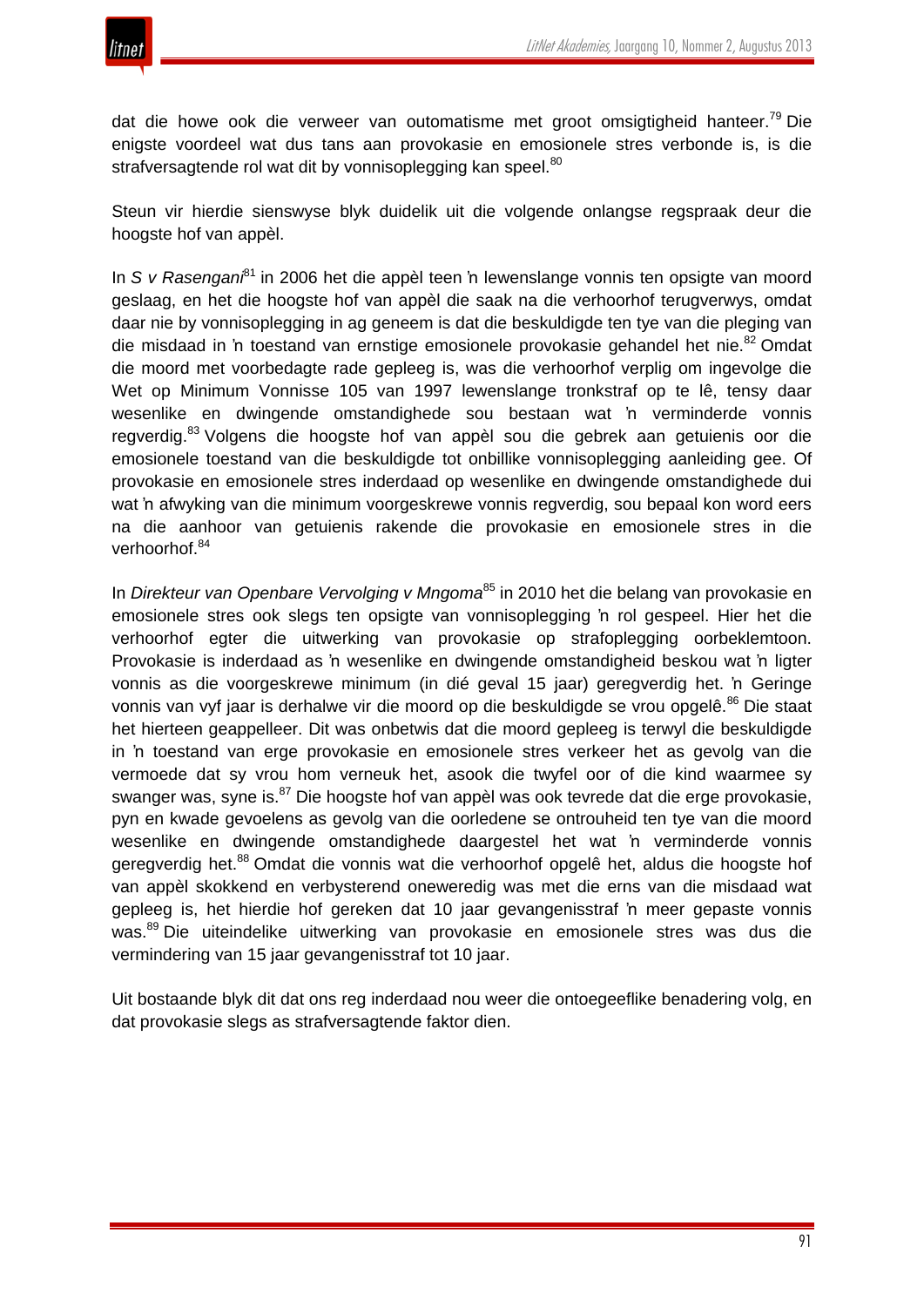

# **6. Kanadese reg**

## *6.1 Wetgewing*

Die grondslag van die verweer van provokasie in die Kanadese regstelsel is geleë in artikel 232 van die strafkode (Criminal Code) van Kanada, <sup>90</sup> wat lui:

232(1) – Culpable homicide that otherwise would be murder may be reduced to manslaughter if the person who committed it did so in the heat of passion caused by sudden provocation.

 $(2)$  – A wrongful act or insult that is of such a nature as to be sufficient to deprive an *ordinary person* of the power of self-control is provocation enough for the purposes of this section if the accused acted upon it *on the sudden* and before there was time for his passion to cool.

(3) – For the purpose of this section the questions (a) whether a particular wrongful act or insult amounted to provocation, or (b) whether the accused was deprived of the power of self-control by the provocation that he alleges he received, are questions of fact, but no one shall be deemed to have given provocation to another by doing anything that he had a legal right to do, or by doing anything that the accused incited him to do in order to provide the accused with an excuse for causing death or bodily harm to any human being.

(4) – Culpable homicide that otherwise would be murder is not necessarily manslaughter by reason only that it was committed by a person who was being arrested illegally, but the fact that the illegality of the arrest was known to the accused may be evidence of provocation for the purpose of this section. (Eie beklemtoning)

## *6.2 Vereistes vir 'n suksesvolle beroep op provokasie*

Die verweer van provokasie in Kanada het sy ontstaan in die 1800's gehad.<sup>91</sup> In *Hayward<sup>92</sup>* het die regter vir die eerste keer die ontstaan van die verweer vir die jurie toegelig, en genoem dat dit erkenning verleen aan "compassion to human infirmity".<sup>93</sup> Die hof het dan ook erkenning verleen aan die mens se onderworpenheid aan onbeheerste uitbarstings van passie en aggressie wat tot gewelddadige handelinge kon lei en gevolglik verminderde strafregtelike aanspreeklikheid sou meebring.<sup>94</sup> Die begrip *redelike persoon* het teen die 19de eeu bekend geword, ingevolge waarvan daar vereis is dat die provokasie van so 'n aard moet wees dat dit die redelike persoon tot sodanige optrede sou dryf. Reeds in *Welsh*<sup>95</sup> sê regter Keating: "The law is that there must exist such an amount of provocation as would be excited by the circumstances in the mind of a reasonable man, and so as to lead the jury to ascribe the act to the influence of that passion."

Stuart<sup>96</sup> wys op veral vier vereistes waaraan voldoen moet word ten einde in Kanada met 'n beroep op provokasie te slaag, naamlik (i) skielike provokasie, (ii) 'n onregmatige daad of belediging, (iii) genoeg om die gewone persoon van selfbeheersing te ontneem, en (iv)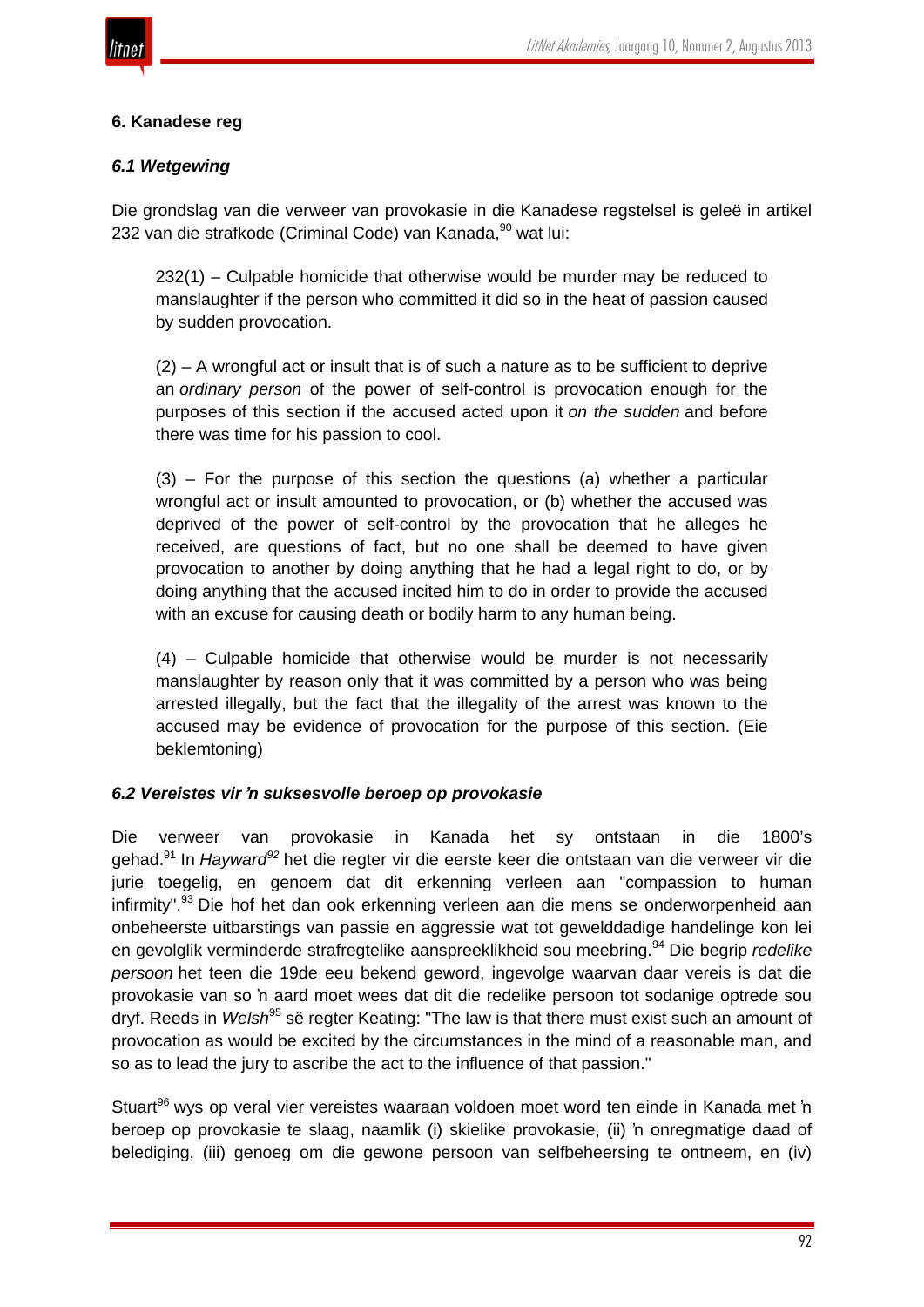

plotselinge en daadwerklike ("actual") vergelding deur die beskuldigde. Vervolgens word elk van hierdie vereistes in samehang met verduidelikende hofgesag bespreek.

# *6.2.1 Skielike provokasie*

Uit die howe se hantering van hierdie vereiste blyk dit dat indien die beskuldigde vooraf van 'n bepaalde stand van sake kennis gedra het, of waar so 'n persoon self die rusie of provokasie uitgelok het, hy/sy hom/haar nie met welslae op die verweer van provokasie kan beroep nie.<sup>97</sup> Indien daar hernude provokasie ontstaan as dieselfde tartende gedrag by 'n latere geleentheid herhaal word, sal die element van skielikheid ontbreek, in welke geval die persoon wat só uitgelok is, hom/haar wéér nie daarop sal kan beroep nie.<sup>98</sup>

In die *Tripodi*-beslissing<sup>99</sup> is daar na sodanige skielike provokasie verwys.<sup>100</sup> Kortom is die appellant aangekla van, en skuldig bevind aan, die moord op sy eggenote. Die appellant het haar verwurg nadat sy aan hom bekend gemaak het dat sy 'n verhouding met 'n ander man het, dat 'n kind daaruit verwek is en dat sy gevolglik 'n aborsie ondergaan het. Daar was getuienis wat getoon het dat die appellant al 'n geruime tyd van sy eggenote se ontrouheid bewus was, en die hof bevind daarom dat daar geen sprake van skielike provokasie was nie.<sup>101</sup> In dié verband kan regter Rand<sup>102</sup> se vertolking van die term *skielike provokasie* aangehaal word: "Suddenness must characterise both the insult and the act of retaliation … I take … [sudden provocation] to mean that the wrongful act or insult must strike upon a mind unprepared for it, it must make an unexpected impact that takes the understanding by surprise and sets the passions aflame."

## *6.2.2 Onregmatige daad of belediging*

Die betekenis van hierdie terme is nog nie finaal deur die howe omlyn nie, maar dit blyk dat die omvang van die onregmatige daad of belediging in verhouding tot die slagoffer, en nie in verhouding tot die beskuldigde se optrede nie, bepaal word ten einde die beskuldigde se strafregtelike aanspreeklikheid vas te stel.<sup>103</sup>

Volgens Stuart<sup>104</sup> se bespreking van hierdie vereiste is daar drie spesiale reëls wat met betrekking tot 'n onregmatige daad of belediging aandag moet ontvang.<sup>105</sup> Dit word ook vervat in artikel 232 van die Kanadese Strafkode en lui soos volg:

1) The victim must not have been doing anything that he had a legal right to  $d$ o;<sup>106</sup>

2) The victim must not have been doing anything that the accused incited him to do in order to provide himself with an excuse for causing death or bodily harm: $107$ 

3) The provocation must not consist in the fact that the victim was arrested illegally, unless the accused knew of the illegality of the arrest.<sup>108</sup>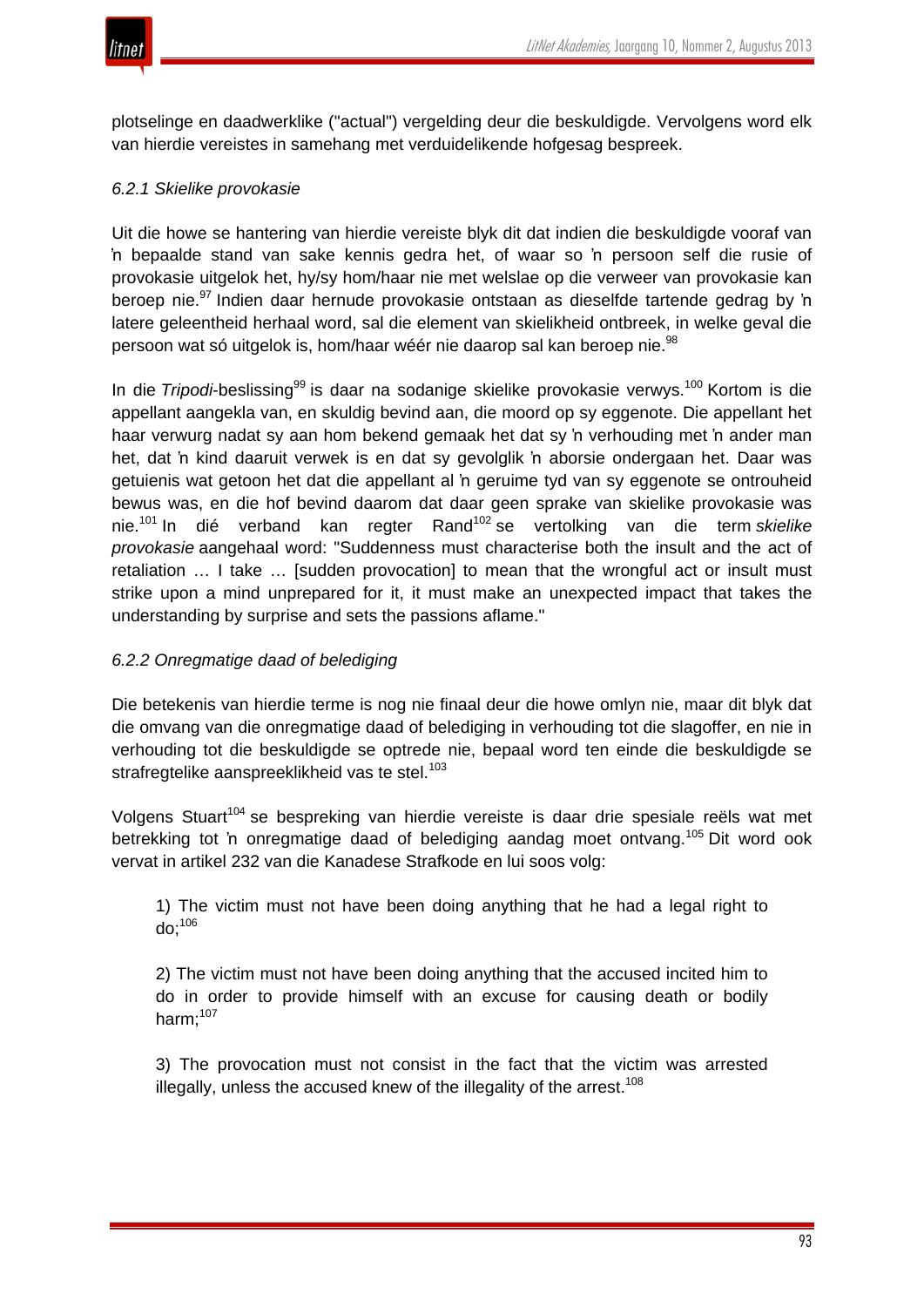

#### *6.2.3 Genoeg om die gewone persoon van selfbeheersing te ontneem*

Hierdie gedeelte handel oor die vereiste toetse wat by die verweer van provokasie as maatstaf gestel word.<sup>109</sup>

In *Salamon*<sup>110</sup> het die verhoorregter die jurie ingelig dat die verweer van provokasie (en dronkenskap) in twee fases of vrae beantwoord moet word, naamlik of 'n redelike persoon van sy selfbeheersing ontneem sou word deur enigiets wat die oorledene gesê of gedoen het (wat op 'n objektiewe toets dui), en of die beskuldigde inderdaad deur die oorledene se optrede uitgelok is (wat weer op 'n subjektiewe toets dui).<sup>111</sup>

Die toonaangewende beslissing oor die objektiewe toets is in *Wright* gelewer.<sup>112</sup> Die feite toon kortliks dat die seun aangekla is van moord op sy pa. Sy pa was volgens getuienis 'n humeurige en aggressiewe man wat sy seun by verskeie geleenthede mishandel het. Die seun het sy pa vir vyf jaar nie gesien nie, en het op die betrokke aand saam met sy vriende gekuier en drank ingeneem voordat 'n argument tussen hom en sy pa uitgebreek het. Gedurende die argument het hy sy vader doodgeskiet.<sup>113</sup> Die hof het die relevansie van die verhouding tussen die beskuldigde en sy pa, en die seun se temperament en sy dronkenskap ten tye van die voorval as irrelevant verwerp. Die hof steun sterk op die beslissing in die *Bedder*-saak,<sup>114</sup> en regter Fauteux115 laat hom soos volg daaroor uit: "While the character, background, temperament, idiosyncrasies, or the drunkenness of the accused are matters to be considered in the second branch of the enquiry, they are excluded from consideration in the first branch. A contrary view would denude of any sense the objective test." 'n Uiters rigiede benadering is dus oorspronklik gevolg, maar in 1983 het die Kanadese howe 'n nuwe denkrigting ingeslaan.<sup>116</sup>

Die *Daniels*-beslissing<sup>117</sup> het die weg gebaan vir die insluiting van subjektiewe elemente by die objektiewe toets van provokasie,<sup>118</sup> en in die Ontario-appèlhof het appèlregter Laycraft<sup>119</sup> beslis dat die verhoorregter die jurie opdrag moes gee om alle uiterste gebeure in ag te neem wat moontlik druk op die beskuldigde kon uitgeoefen het. Appèlregter Laycraft voer aan dat die objektiewe toets geldigheid sou inboet indien die hipotetiese redelike persoon nie getoets word aan die hand van dieselfde gebeure wat druk op die beskuldigde uitgeoefen het nie.<sup>120</sup> Nadat die objektiewe toets 'n bevestigende antwoord opgelewer het, moet daar bepaal word of die oorledene se handeling werklik die beskuldigde uitgelok het. Die subjektiewe toets sal bepaal wat in die denke van die beskuldigde aangegaan het ten tye van die pleging van sy daad.<sup>121</sup>

Die Kanadese hooggeregshof het in *Thibert<sup>122</sup>* uitdruklik bepaal dat 'n gemengde toets (die oorweging van sowel objektiewe as subjektiewe elemente) toegepas moet word.<sup>123</sup> Appèlregter Cory hanteer hierdie aangeleentheid soos volg:

[T]he wrongful act or insult must be one which could, in the light of the past history of the relationship between the accused and the deceased, deprive an ordinary person, of the same age and sex, and sharing with the accused such other factors as would give the act of insult in question a special significance, of the power of self-control.<sup>124</sup>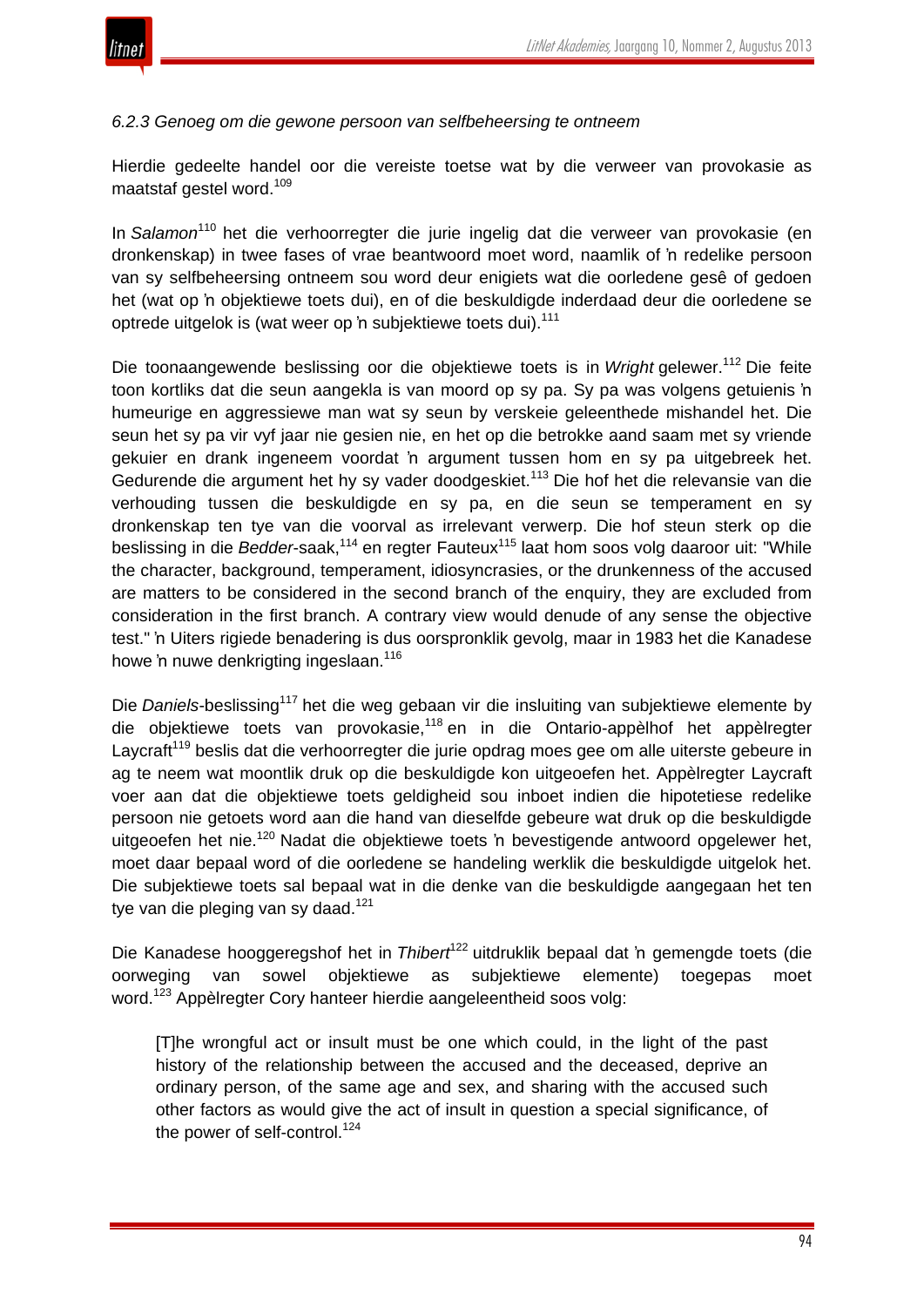

# *6.2.4 Plotselinge vergelding deur die beskuldigde*

Die howe volg 'n streng benadering tot hierdie vereiste, soos duidelik uit die *Young*beslissing blyk,<sup>125</sup> waar die reaksietyd van die beskuldigde ter sprake gekom het.<sup>126</sup> Young is skuldig bevind aan moord nadat hy die oorledene meer as 20 keer met 'n jagmes gesteek het etlike ure nadat sy hom meegedeel het dat sy die onstabiele verhouding tussen hulle wou beëindig.<sup>127</sup> Die hof het bevind dat hier geen sprake of getuienis van skielike provokasie was nie en appèlregter Freeman<sup>128</sup> laat hom soos volg daaroor uit:

Initially, the words may have shocked him; by the time they were leaving the apartment for the second time, the shock effect had evaporated through repetition. Even if a subjective test were to be applied, there is nothing in Mr. Young's testimony to suggest that he acted in the heat of passion caused by sudden provocation, nor that he was deprived of the power of self-control by an insult or wrongful act by Miss Donovan.

# *6.3 Gevolgtrekking*

Uit bostaande blyk dit duidelik dat Kanada die middewegbenadering volg wat die hantering van provokasie betref. Provokasie word dus nie as algemene verweer in die Kanadese reg beskou nie, maar kan wél aangevoer word ten einde 'n klag van moord tot strafbare manslag te verminder.<sup>129</sup> Die vereistes om daarmee te slaag, word duidelik in artikel 232 van die Kanadese strafkode uiteengesit, en die redelike persoon word as maatstaf gebruik om te bepaal of die beroep op provokasie geslaagd is.

# **7. Australiese reg (Queensland)**

## *7.1 Wetgewing*

Artikel 304 van die strafkode van Queensland bevestig dat provokasie ook hier slegs as gedeeltelike verweer teen 'n moordklag dien: "When a person who unlawfully kills another under circumstances which, but for the provisions of this section, would constitute murder, does the act which causes death in the heat of passion caused by sudden provocation, and before there is time for the person's passion to cool, the person is guilty of manslaughter only.<sup>130</sup>

## *7.2 Vereistes vir 'n suksesvolle beroep op provokasie*

Uit die Australiese wetgewing blyk drie belangrike elemente wat bewys moet word voordat 'n klag van moord na strafbare manslag verander mag word. Eerstens moet dit duidelik blyk dat die beskuldigde 'n ander se dood in 'n oomblik van woede ("the heat of passion") veroorsaak het; tweedens, dat sodanige omstandighede teweeggebring is as gevolg van skielike provokasie, en derdens, dat dit gebeur het voordat daar tyd was vir die beskuldigde om te bedaar ("passion to cool").<sup>131</sup>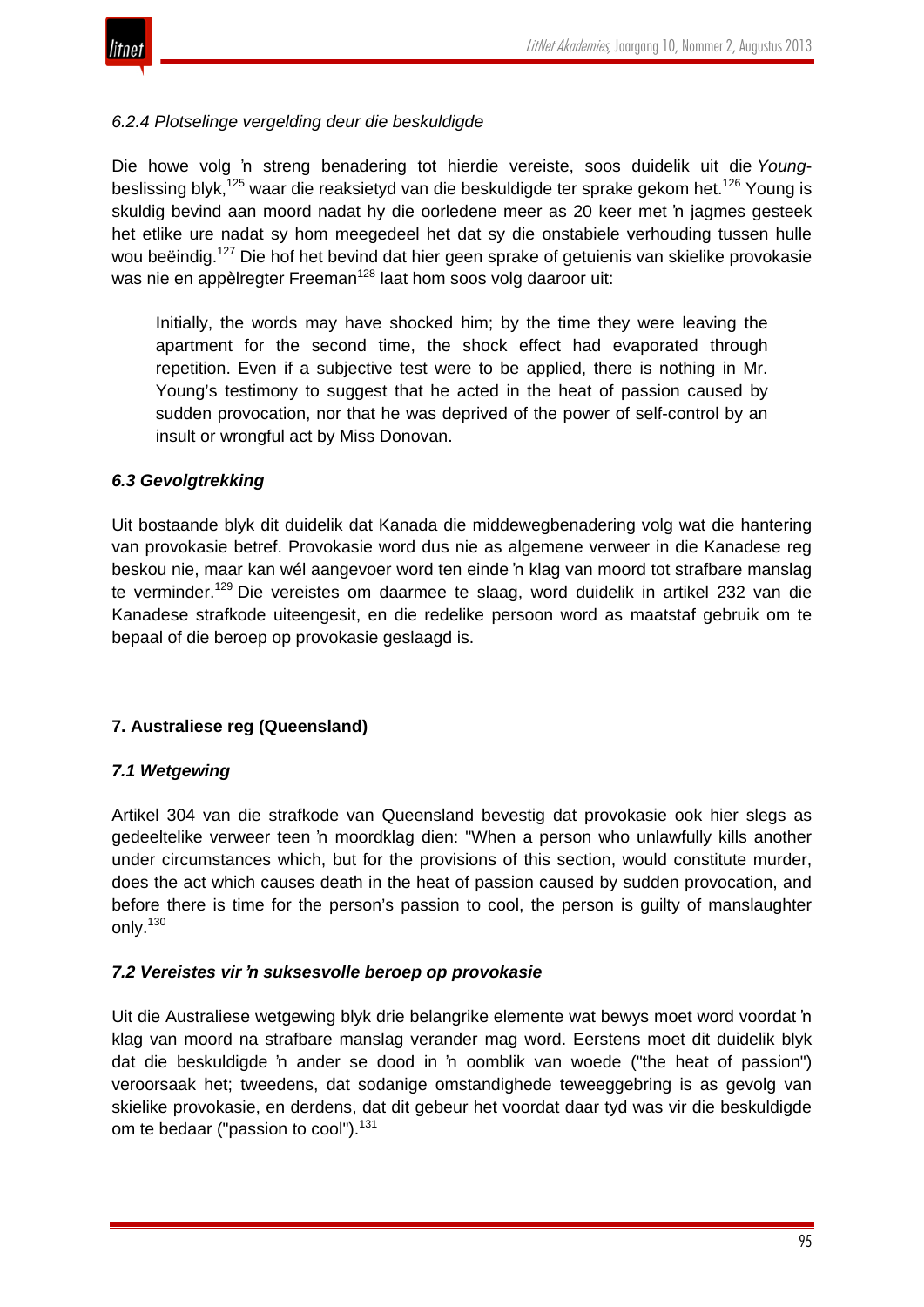Een van die begrippe wat die kern van die toets van provokasie uitmaak, is dat daar 'n tydelike gebrek aan selfbeheersing by die beskuldigde moet gewees het.<sup>132</sup> Hierdie gebrek aan selfbeheersing moet (soos in die geval van Kanada) gemeet word aan die hand van die gedrag van 'n redelike persoon wat in soortgelyke omstandighede as die beskuldigde geplaas word. Wie presies as die redelike persoon beskou word, en watter faktore en eienskappe in ag geneem moet word om die gedrag van die redelike persoon te meet, is egter die onderwerp van 'n jare lange stryd in die howe.<sup>133</sup> Die toets van die redelike persoon bestaan kortom uit twee dele, naamlik die bepaling van die graad van provokasie ten aansien van die beskuldigde, en die vraag of sodanige provokasie die redelike persoon tot dieselfde optrede sou dryf.<sup>134</sup> Dit is duidelik dat die persoonlike karaktereienskappe van die beskuldigde slegs by die toepassing van die eerste deel van die toets relevant sal wees, en totaal irrelevant is vir die vraag of 'n redelike persoon in soortgelyke omstandighede dieselfde reaksie sou gehad het.<sup>135</sup>

Daar word aanvaar dat die hipoteties gesproke redelike persoon nie 'n gewone persoon is nie, maar iemand wat die minimum standaard van handeling/optrede verteenwoordig.<sup>136</sup>

# *7.3 Regspraak*

In Queensland was daar die afgelope paar jaar verskeie sake waar die verweer van provokasie as gedeeltelike verweer teen 'n klag van moord aangevoer is. Hierdie sake bied ook 'n aanduiding van watter optrede die howe as provokasie erken.

# *7.3.1 R v Auberson<sup>137</sup>*

Auberson is skuldig bevind aan strafbare manslag nadat hy sy vrou vermoor het. Die feite van die saak toon kortliks dat Auberson en sy vrou vir agt jaar in 'n verhouding was, waarvan hulle vir vier jaar getroud was.<sup>138</sup> Sy vrou het hom verlaat en hul 18 maande oue baba saam met haar geneem. Auberson was emosioneel en finansieel afhanklik van sy vrou. Hy het vermoed dat sy met iemand anders 'n verhouding het en het daarom in depressie verval. Nadat sy vrou hom ingelig het van haar nuwe maat en haar planne om hom vir finansiële gewin te dagvaar, het Auberson haar vermoor. Auberson het teenoor die polisie erken dat hy nie kon onthou wat gebeur het nie, maar het later teenoor 'n sielkundige beken dat hy sy greep om sy vrou se nek verslap het, maar dit weer versterk het nadat sy aan hom gesê het dat hy sy optrede sou berou. Auberson se skuldigbevinding aan strafbare manslag is op appèl bekragtig, en regters Fitzgerald en Jersey merk op:<sup>139</sup>

Statements which the appellant made to police in the course of his interview suggested that he had little recall of the attack on his wife, "didn't want to kill her", "half way through ... just didn't know what to do". He said that it "happened so quick ... I didn't have any feelings ...", and that he was not thinking about anything, "I was going to end my life anyway". Emphasis was placed upon the psychiatric evidence that the appellant was a vulnerable personality who was very dependent upon his wife, and was suffering an "adjustment disorder" associated with depression and disturbed emotions.

Die beroep op provokasie was dus suksesvol, welke provokasie ontstaan het weens die oorledene se erkenning teenoor die beskuldigde dat hul huwelik verby was, die erkenning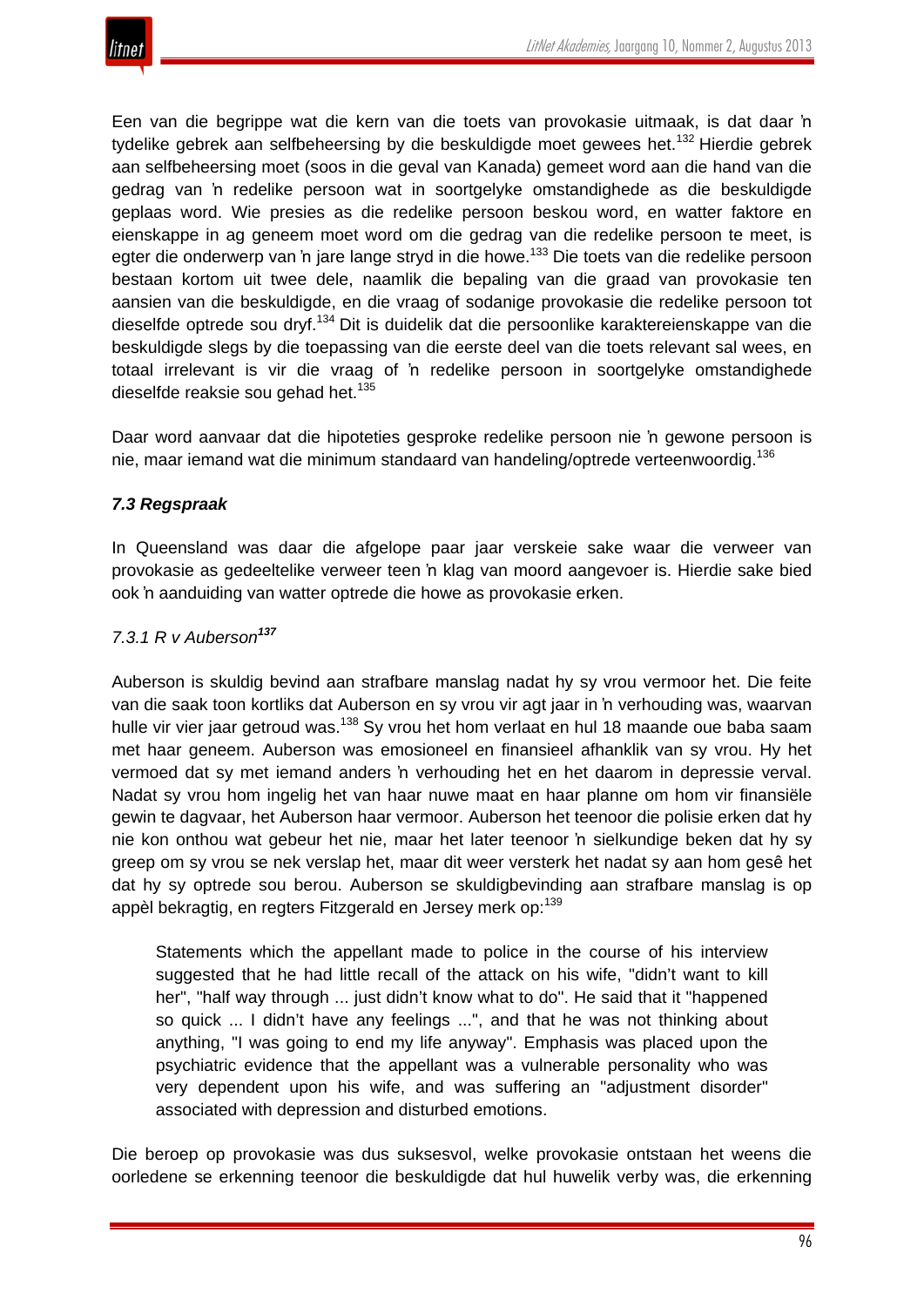

dat sy 'n nuwe verhouding aangeknoop het, en haar dreigement om alle geld wat sy moontlik kon eis, van hom te verhaal.<sup>140</sup>

## *7.3.2 R v Dhother<sup>141</sup>*

Dhother is ook skuldig bevind aan strafbare manslag nadat hy sy vrou vermoor het. Die voorval is voorafgegaan deur spanning tussen die beskuldigde en die oorledene oor die dreigende mislukking van hul onderneming en oor 'n naverwante familielid.<sup>142</sup> Albei partye het kwaad gaan slaap. Die oorledene het die beskuldigde in die vroeë oggendure wakker gemaak en vir hom koffie aangebied. Sy het hom beveel om dit dadelik te drink en het gesê dat dit hom sou help slaap. Die koffie het die beskuldigde duiselig gemaak en nadat hy die oorledene gevra het wat daarin was, het haar antwoord daarop gedui dat sy hom probeer vergiftig het. Bewyse het later getoon dat die koffie oksasepam, 'n middel met 'n narkotiese uitwerking, bevat het. Die beskuldigde was woedend en het die oorledene aan die keel gegryp en doodgewurg.

Hier was die suksesvolle beroep op provokasie gegrond op die oortuiging dat die oorledene die beskuldigde wou vergiftig.<sup>143</sup>

## *7.3.3 R v Perry<sup>144</sup>*

Die beskuldigde is skuldig bevind aan strafbare manslag nadat hy sy pa vermoor het. Volgens die feite was die beskuldigde en sy pa in verskeie argumente betrokke.<sup>145</sup> Dit het later aanleiding gegee tot 'n gesprek oor een van die beskuldigde se kinders. Perry het sy pa daarvan beskuldig dat hy een van sy (Perry se) kinders seksueel misbruik het, waarop die oorledene stilgebly het. Daarna het Perry sy dogtertjie die kamer ingeroep, en haar reaksie op sy vrae het getoon dat dit wel die geval was. Die beskuldigde het op die oorledene, wat steeds geswyg het, geskree en hom daarna met 'n mes in die hart gesteek.

Die provokasie het daarop berus dat die oorledene geswyg het op die beskuldigde se aantygings dat hy een van die beskuldigde se kinders seksueel misbruik het.<sup>146</sup>

## *7.3.4 R v Mills<sup>147</sup>*

In November 2007 het die beskuldigde skuldig gepleit op 'n klag van strafbare manslag weens die dood van sy vrou. Die feite van die saak dui daarop dat die twee vanaf skooldae 'n paartije was en op 'n jong ouderdom getroud is.<sup>148</sup> Hulle het twee kinders gehad, maar die verhouding het in 2001 verbrokkel en die oorledene wou die huwelik beëindig. Met haar terugkeer van 'n kuierplek een oggend het 'n argument tussen haar en die beskuldigde ontstaan. Tydens die argument het die oorledene 'n elektriese koord na die beskuldigde gegooi en ook geskree dat sy vir hom die MI-virus as geskenk gegee het. Mills het sy selfbeheersing verloor, die elektriese koord om die oorledene se keel gedraai en haar verwurg.<sup>149</sup>

Die provokasie was gegrond daarop dat die oorledene haar egbreuk teenoor die beskuldigde erken het, haar gewelddadige optrede teenoor hom, en haar aanmerking dat sy die MI-virus aan hom oorgedra het.<sup>150</sup>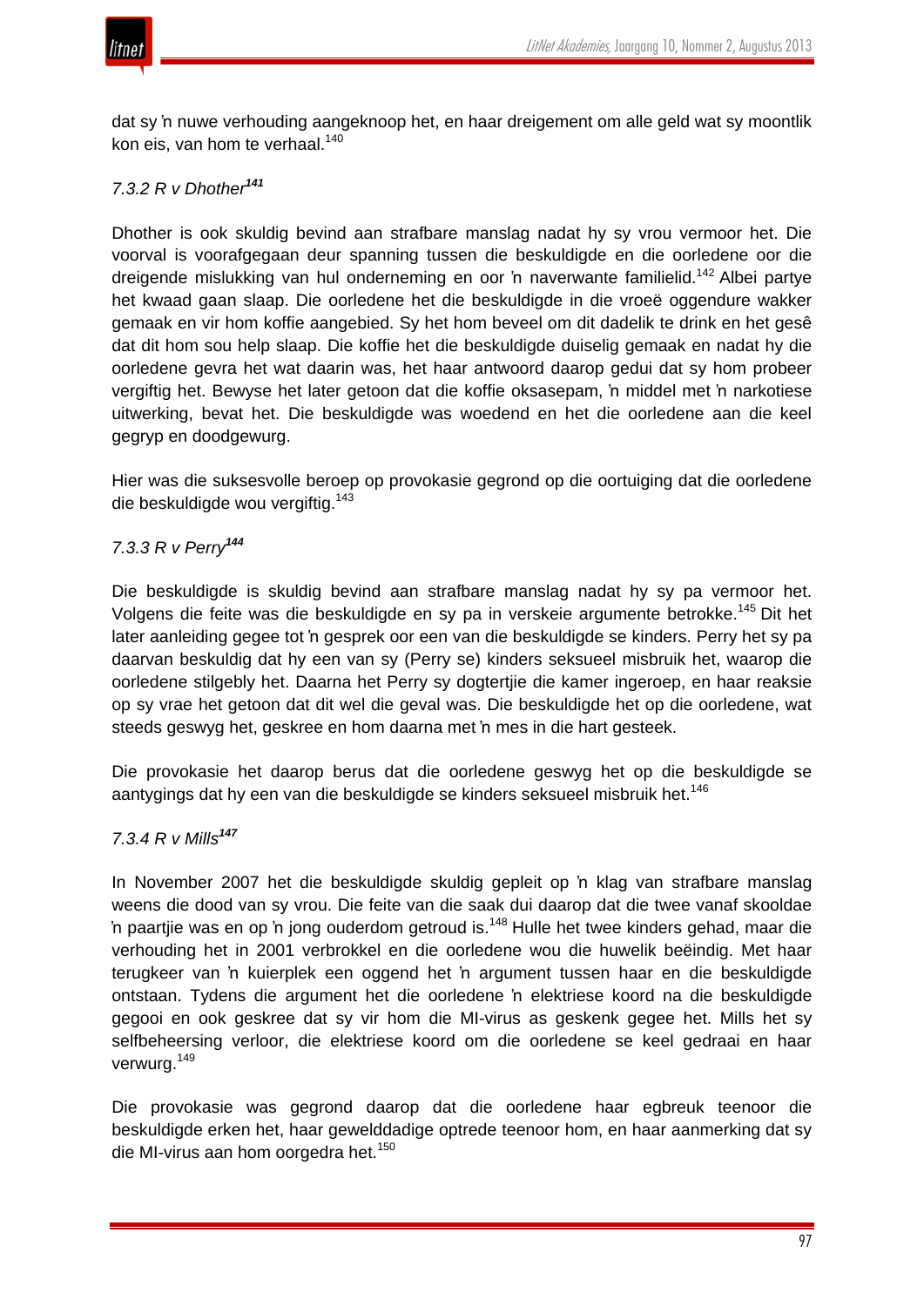

# *7.4 Gevolgtrekking*

Uit bostaande blyk duidelik dat Australië (Queensland), net soos Kanada, die middewegbenadering ten opsigte van provokasie en emosionele stres volg. Provokasie en emosionele stres dien dus ook hier nie as volkome verweer nie, maar 'n suksesvolle beroep daarop kan 'n klag van moord tot strafbare manslag verminder.

Die vereistes om met die gedeeltelike verweer van provokasie te slaag, blyk uit artikel 304 van die strafkode van Queensland, en stem grootliks met dié van Kanada ooreen. Die redelike persoon word weer eens as maatstaf gebruik om oor die beroep op provokasie en emosionele stres te besin.

## **8. Samevatting en voorstelle**

Artikel 78(2) van die Suid-Afrikaanse Strafproseswet maak steeds voorsiening vir die verweer van niepatologiese ontoerekeningsvatbaarheid, wat tot onlangs nog (voor die *Eadie*-beslissing)<sup>151</sup> deur provokasie en emosionele stres veroorsaak kon word. Die toekoms van hierdie verweer is egter onseker, met sommiges<sup>152</sup> wat beweer dat die verweer totaal afgeskaf is, en ander wat meen dat die sukses van die verweer in die toekoms met die hulp van logiese gevolgtrekkings uit die objektiewe omstandighede bepaal moet word.<sup>153</sup> Hoewel appèlregter Navsa<sup>154</sup> nie die verweer van provokasie uitdruklik verwerp het nie, blyk uit onlangse regspraak<sup>155</sup> dat provokasie tans hoofsaaklik net 'n strafversagtende uitwerking op 'n strafaanklag het. Waar provokasie in die *Arnold*-, <sup>156</sup> *Nursingh*-, <sup>157</sup> *Moses*- <sup>158</sup> en *Wiid*-saak<sup>159</sup> as algehele verweer gedien het op grond van 'n suiwer toepassing van die psigologiese skuldleer ten opsigte van toerekeningsvatbaarheid en die toegeeflike benadering dus gevolg is, blyk dit dus na die *Eadie*-beslissing dat die howe nou weer in die rigting van die ontoegeeflike benadering beweeg op grond van normatiewe beleidsoorwegings.

Die vraag ontstaan waarom die howe tussen hierdie twee uiterstes rondspring. Om provokasie ingevolge die toegeeflike benadering as volkome verweer te aanvaar in 'n land met van die hoogste misdaadstatistieke ter wêreld,<sup>160</sup> sal tereg die wenkbroue laat lig. Om provokasie aan die ander kant slegs as strafversagter op grond van beleidsoorwegings te ag, het ook nie altyd die gewenste uitwerking nie. Daar is inderdaad gevalle waar erge provokasie en emosionele stres die aanspreeklikheid van die beskuldigde behoort te verminder.

Die middewegbenadering soos wat hoofsaaklik voor 1971 in ons land toegepas is,<sup>161</sup> bied, soos die naam aandui, 'n billike middeweg tussen hierdie twee uiterstes. Met die toepassing van hierdie benadering word die algemene beginsels van strafreg ten einde toerekeningsvatbaarheid te bepaal, verwerp en provokasie ingevolge 'n spesiale leerstuk hanteer.<sup>162</sup> In die verlede het dit op die volgende neergekom: die hof pas eerstens 'n*subjektiewe toets* toe om te bepaal of die beskuldigde werklik sy vermoë om homself te beheer, verloor het. Hierna pas die hof 'n *objektiewe toets* toe om te bepaal of daar aan sekere objektiewe maatstawwe voldoen is. Indien wel, volg 'n skuldigbevinding aan strafbare manslag eerder as moord.<sup>163</sup>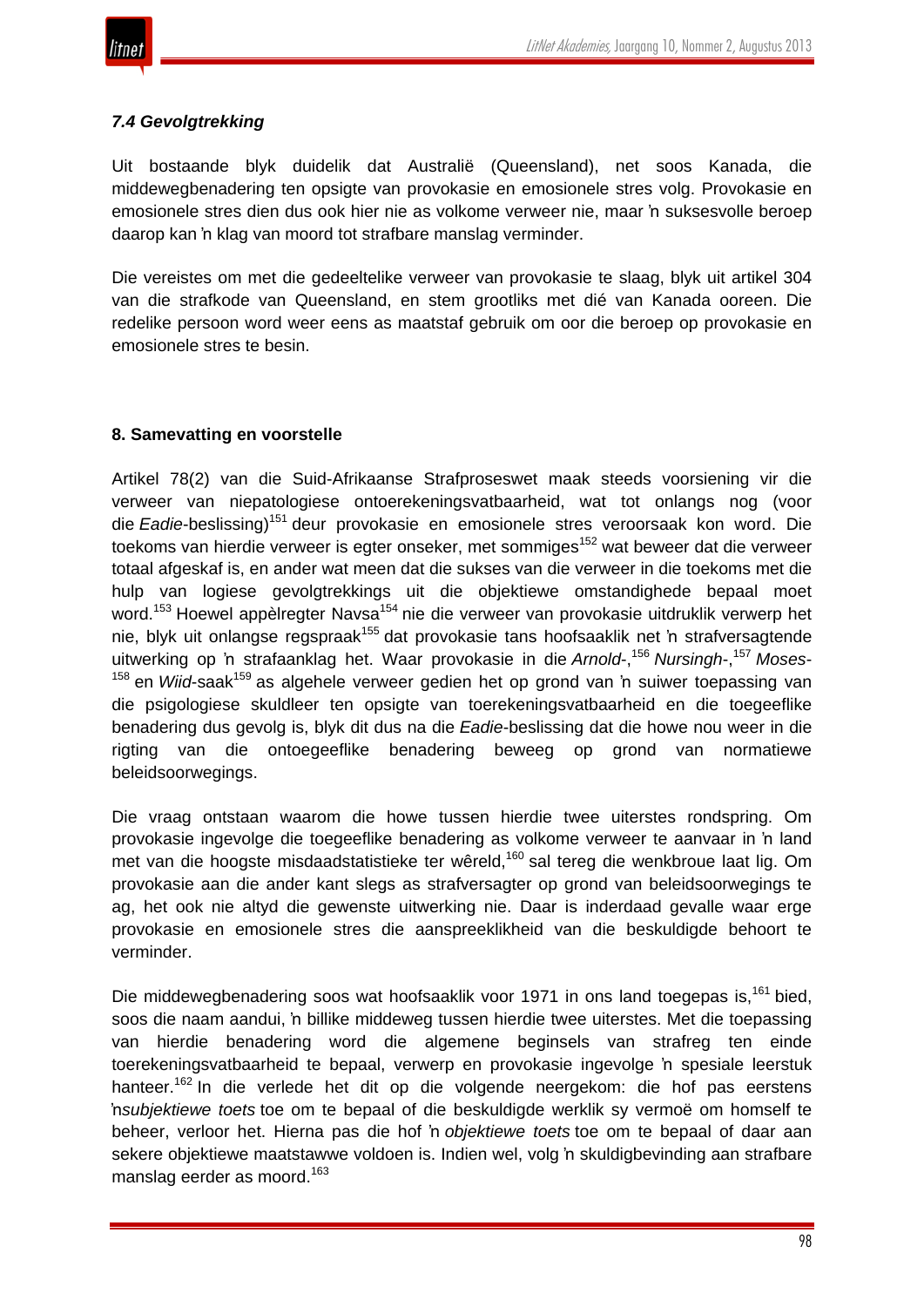

Die objektiewe standaarde waarna destyds verwys is, het die volgende ingesluit:<sup>164</sup>

Hierdie vereistes stem grootliks ooreen met die huidige vereistes in die strafkodes van Kanada en Australië (Queensland). Albei lande vereis skielike provokasie en optrede in 'n oomblik van woede om 'n beroep op provokasie moontlik te maak. Albei lande maak ook gebruik van die redelike persoon om die objektiewe redelikheid van die beskuldigde se gedrag te meet.

Die toepassing van die middewegbenadering in Suid-Afrika sal, ooreenkomstig artikel 39(1)(c) van die Grondwet 108 van 1996, die hantering van provokasie en emosionele stres in ons land in pas met buitelandse jurisdiksies bring. Dit behoort voorts meer regsekerheid, groter verligting in die praktyk, en 'n billiker eindresultaat as die toegeeflike én ontoegeeflike benadering op te lewer.

#### **Bibliografie**

Arenson, M.B.K. 2004. *Criminal Laws in Australia*. Oxford: University Press.

Burchell, J. 2006. *Principles of Criminal law*. 3de uitgawe. Kaapstad: Juta.

—. 2011. *South African Criminal Law and Procedure*. 4de uitgawe. Kaapstad: Juta.

Carstens, P. 2010. Private defence in context of the battered wife who kills her abusive husband/partner: Ann Elizabeth Steyn v The State. *Obiter*, 31(2):478–85.

Dick, C. 2011. A tale of two cultures: Intimate femicide, cultural defences and the law of provocation. *Canadian Journal of Women and the Law*, 23(2):519–47.

Forell, C. 2005. The meaning of equality: Sexual harassment, stalking and provocation in Canada, Australia and the United States. *Thomas Jefferson Law Review*, 28(2):151–66.

Gould, C., J. Burger en G. Newham. 2012. The SAPS crime statistics. What they tell us – and what they don't. *South African Crime Quarterly*, 42:3–12.

Hoctor, S. 2001. Road rage and reasoning about responsibility. *South African Journal of Criminal Justice*, 14:195–205.

—. 2006. Interrogating irresponsible driving – S v Scholtz 2006 1 SACR 442 (E). *Obiter*, 27(3):626–44.

—. 2011. Tracing the origins of the defence of non-pathological incapacity in South African criminal law. *Fundamina*, 17(2):70–82.

Jordaan, L. 2009. General principles and specific crimes: recent cases. *South African Journal of Criminal Justice*, 22(3):447–53.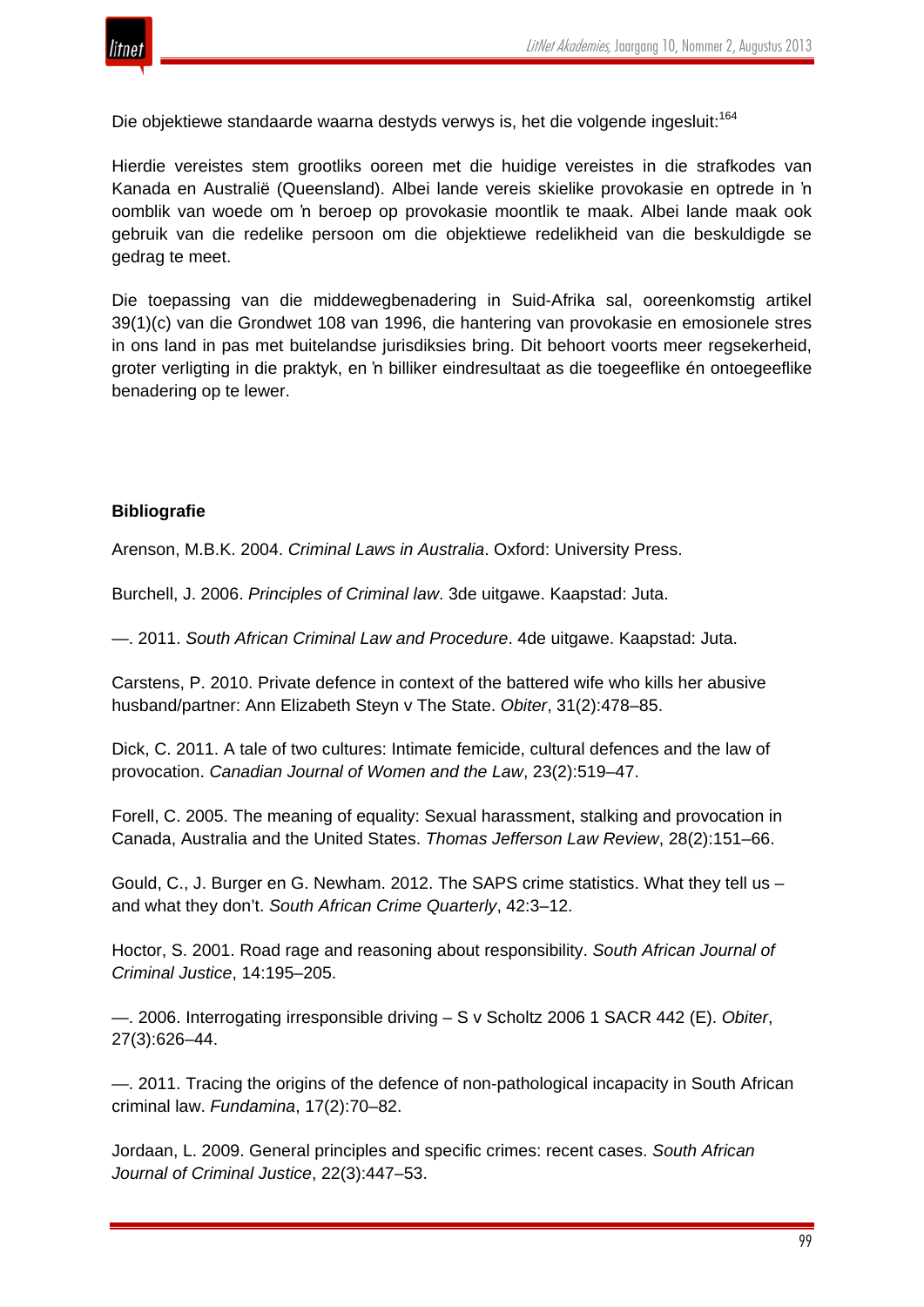

Kemp, G., S. Walker, R. Palmer, D. Baqwa, C. Gevers, B. Leslie en A. Steynberg. 2012. *Criminal Law in South Africa*. Oxford: University Press.

Kriegler, J. en A. Kruger. 2003. *Kriegler en Kruger Hiemstra: Suid-Afrikaanse Strafproses*. 6de uitgawe. Durban: Butterworths.

Lambrechts, H. 2005. 'n Ondersoek na niepatologiese ontoerekeningsvatbaarheid en die regverdiging vir die voortbestaan van gesonde outomatisme en aanverwante verwere in die Suid-Afrikaanse strafreg. Ongepubliseerde PhD-proefskrif, Universiteit van die Vrystaat.

Louw, R. 2001. S v Eadie: road rage, incapacity and legal confusion. *South African Journal of Criminal Justice*, 14:206–16.

Lunny, A.M. 2003. Provocation and the "homosexual" advance: Threat, masculinized subjects under threat. *Social and Legal Studies*, 12(3):311–32.

MacIntosh, D.A. 1995. *Fundamentals of the Criminal Justice System*. 2de uitgawe. Scarborough, Ontario: Carswell.

Nel, P.W. 2008. Toerekeningsvatbaarheid in die Suid-Afrikaanse Strafreg. Ongepubliseerde LLM-verhandeling, Universiteit van Pretoria.

Nelson, C.A. 2002. (En)raged or (en)gaged: the implications of racial context to the Canadian provocation defence. *University of Richmond Law Review*, 35(4):1007–83.

Queensland Law Reform Commission. 2008. A review of the defence of provocation. Discussion Paper. WP No. 63. Brisbane: Queensland Law Reform Commission.

Riley, M. 2008. Provocation: Getting away with murder? *Queensland Law Student Review*, 1:55–74.

Snyman, C.R. 2012. *Strafreg.* 6de uitgawe. Durban: LexisNexis.

Stevens, G.P. 2011. The role of expert evidence in support of the defence of criminal incapacity. Ongepubliseerde PhD-proefskrif, Universiteit van Pretoria.

Stuart, D. 1995. *Canadian Criminal Law A Treatise*. 3de uitgawe. Scarborough, Ontario: Carswell.

Trotter, G.T. 2002. Anger, provocation, and the intent for murder: A comment on R v Parent. *McGill Law Journal*, 47(3):669–90.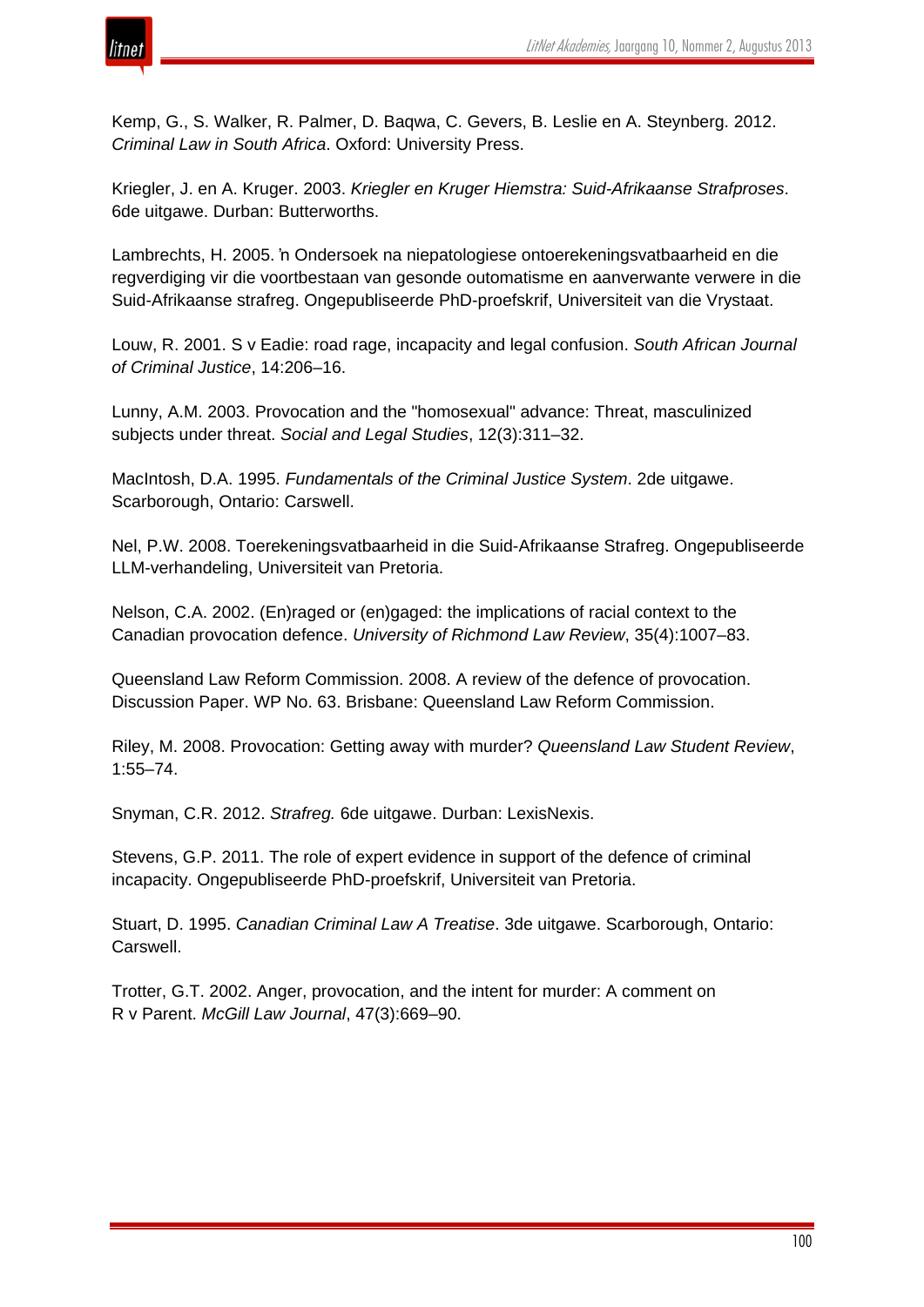

# **Eindnotas**

http://www.famousquotesabout.com/on/Provocation (27 Februarie 2013 geraadpleeg).

- Snyman (2012:243).
- Kemp e.a. (2012:169).
- Burchell (2011:45–6); sien ook Snyman (2012:34–6); Kemp e.a. (2012:22–3).
- *S v Eadie* 2002 1 SASV 663 (HHA).
- Snyman (2012:244).
- *S v Eadie*.
- Snyman (2012:36).
- Kemp e.a. (2012:131); sien ook Snyman (2012:163).
- Kriegler en Kruger (2003:214); sien ook Snyman (2012:166).
- Kemp e.a. (2012:131); sien ook Snyman (2012:164).
- Burchell (2011:280).
- Burchell (2011:339).
- *Ibid*.
- Snyman (2012:243); sien ook Kemp e.a. (2012:170–6).
- Snyman (2012:245); sien ook Burchell (2006:424).
- Burchell 2011:355; sien ook Snyman (2012:161).
- Snyman (2012:158–9).
- Snyman (2012:161–2).
- Snyman (2012:245); sien ook Burchell (2006:424).

 Dit kom neer op 'n verwerping van provokasie en emosionele stres as verweer as gevolg van normatiewe beleidsoorwegings – die objektiewe aard van die reg verwag dat mense hul humeure moet beteuel en ag dit onregverdig om aan diegene wat dit nie doen nie, 'n volkome verweer te bied. Sien Snyman (2012:247).

<sup>22</sup> Daar word subjektief getoets of ekstreme provokasie tot ontoerekeningsvatbaarheid aanleiding gegee het. Sien Snyman (2012:245).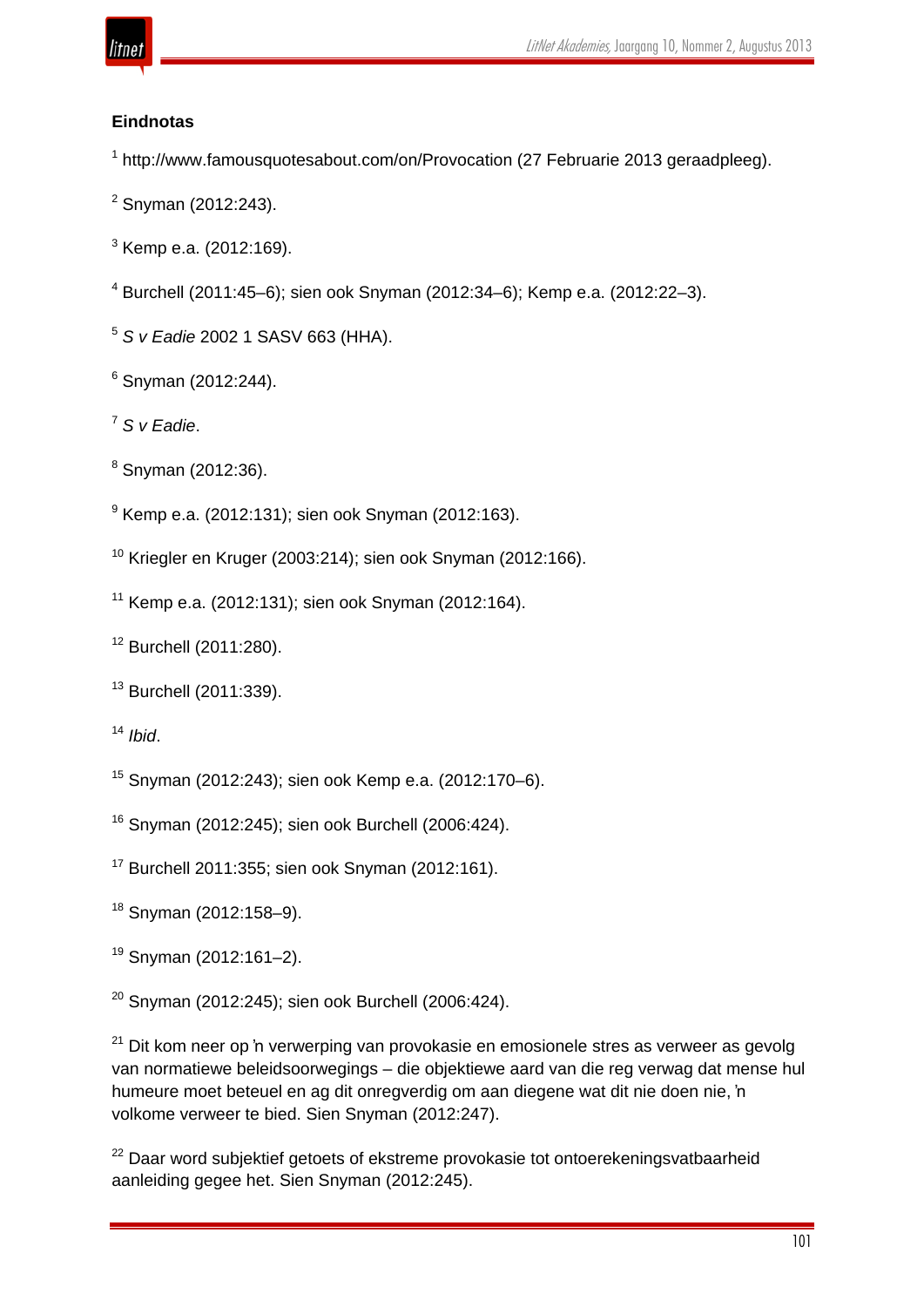

<sup>23</sup> Volgens hierdie benadering is die algemene beginsels van skuld nie van toepassing by provokasie nie, maar 'n spesiale leerstuk wat beide 'n subjektiewe en 'n objektiewe toets insluit. Sien Snyman (2012:248).

- <sup>24</sup> Kemp e.a. (2012:170).
- Snyman (2012:246).
- Snyman (2012:247).

 *S v Arnold* 1985 3 SA 256 (K); *S v Nursingh* 1995 2 SASV 331 (D); *S v Moses* 1996 1 SASV 701 (K).

- *S v Wiid* 1990 1 SASV 561 (A).
- Burchell (2011:339); sien ook Burchell (2011:54).
- *S v Arnold*; *s*ien ook Hoctor (2011:79–80).
- *S v Arnold* 261.
- *S v Arnold* 262–3; sien ook Lambrechts (2005:119).
- *S v Arnold* 264; sien ook (Nel 2008:45); Hoctor (2006:639).
- *S v Nursingh*.
- *S v Nursingh* 331.
- *S v Nursingh* 339.
- *S v Moses*.
- *S v Moses* 704–5.
- S v Moses 706.
- *S v Moses* 702; sien ook Lambrechts (2005:183).
- *S v Wiid*.
- S v Wiid 569; sien ook Lambrechts (2005:167).
- *S v Wiid*.
- Sien ook Stevens (2011:164).
- 108 van 1996.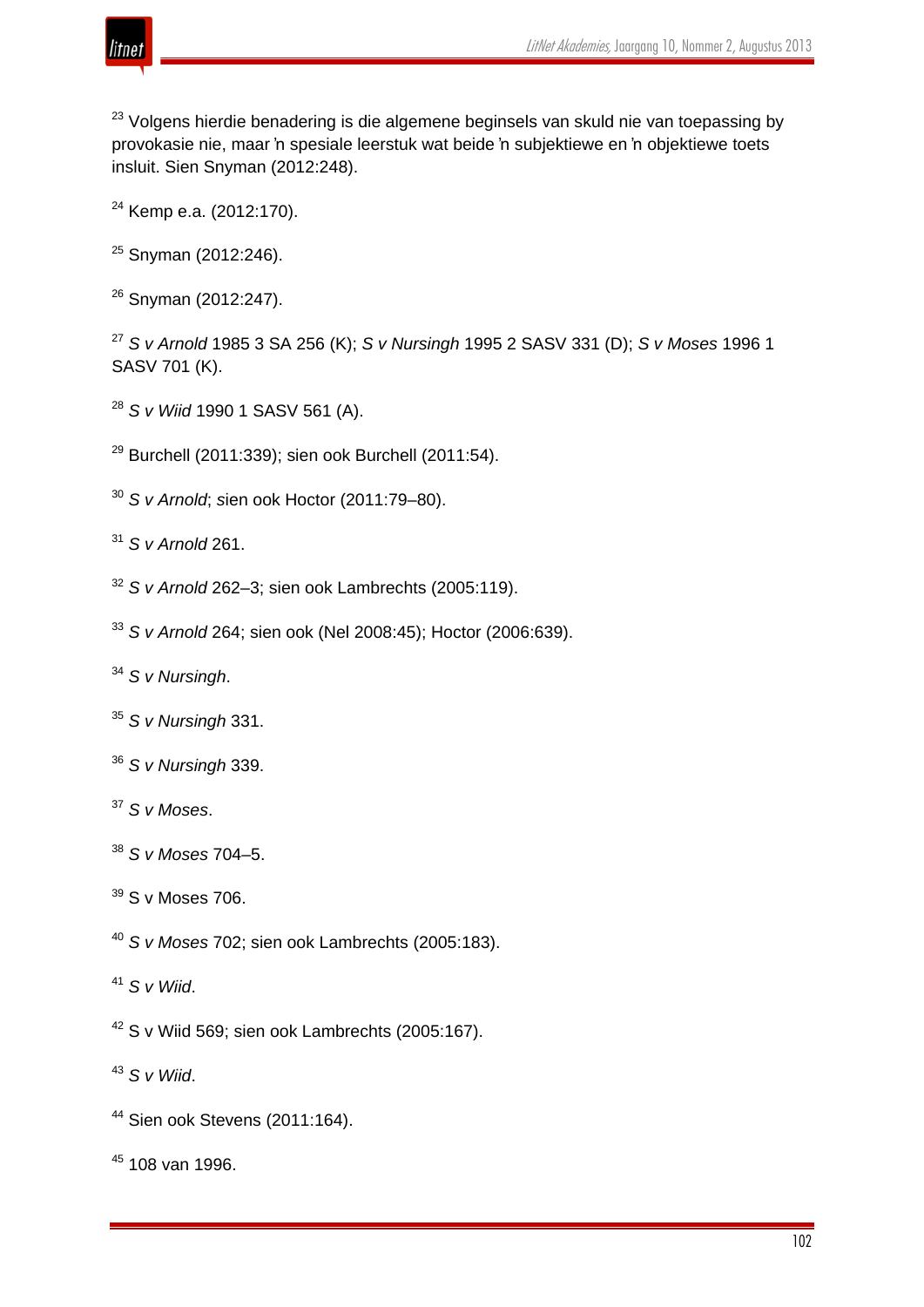

*S v Campher* 1987 1 SA 940 (A).

*S v Campher* 967*.*

*S v Henry* 1999 1 SASV 13 (HHA).

*S v Henry* 20; sien ook Lambrechts (2005:186).

*S v Eadie*.

*Ibid*.

Snyman (2012:169).

*Ibid*.

*S v Eadie* 665.

*Ibid*; sien ook Lambrechts (2005:191).

Verwys na die skuldelement in die vorm van opset. Sien Snyman (2012:189).

<sup>57</sup> Die oogmerkopset is aanwesig indien die verrigting van die verbode handeling of veroorsaking van die verbode gevolg X se oogmerk of doelwit is. Hy begeer dus die handeling of gevolg. Sien Snyman( 2012:189).

 *Dolus eventualis* kan soos volg omskryf word: "Iemand tree met opset in die vorm van *dolus eventualis* op indien die verrigting van die verbode handeling of die veroorsaking van die verbode gevolg nie sy hoofdoel is nie, maar (a) hy subjektief die moontlikheid voorsien dat, in die bereiking van sy hoofdoel, die verbode handeling wel verrig mag word of die verbode gevolg wel mag intree, en (b) hy hom met hierdie moontlikheid versoen." Sien Snyman (2012:190).

Soos gesien in *S v Eadie*; sien ook Lambrechts (2005:191.

*S v Eadie* 689; sien ook Snyman (2012:169).

*S v Eadie* 691.

*S v Eadie* 693.

*S v Eadie* 691; sien ook Snyman (2012:172).

Snyman (2012:172-3).

Snyman (2012:169); sien ook Burchell (2011:341, 343).

*S v Eadie* 689; sien ook Stevens (2011:263); Hoctor (2006:639–40).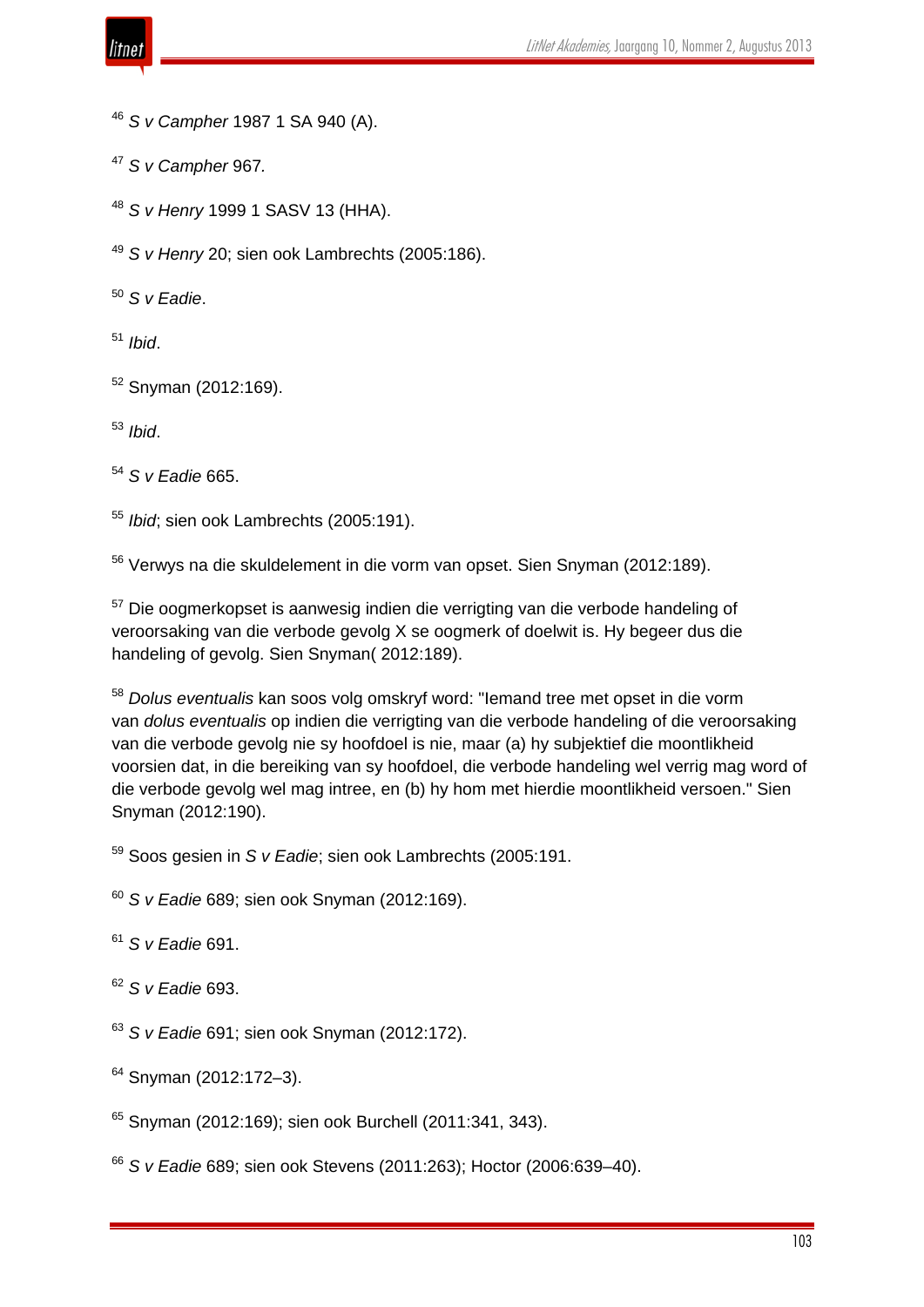

(2001:211); sien ook Stevens (2011:268).

 Snyman (2012:167); sien ook *S v Eadie* 687, waar Navsa AR weer vir Snyman kritiseer. Sien voorts Hoctor (2001:202), waar die outeur aanvoer dat dit duidelik is dat 'n gebrek aan konatiewe beheervermoë (oftewel weerstandskrag/wilsbeheer) nie tot onwillekeurige gedrag lei nie.

Navsa AR verskil met hierdie siening in *S v Eadie* 689–90.

(2001:202).

Hoctor (2001:204); sien ook Stevens (2011:270).

Snyman (2012:173); sien ook Stevens (2011:272); Jordaan (2009:449).

(2011:342).

- Burchell (2011:341).
- *S v Eadie* 691; sien ook Stevens (2011:272).

(2012:173).

- Sien ook Hoctor (2011:81); Carstens (2010:479).
- Burchell (2011:341).
- Snyman (2012:59).
- Snyman (2012:253).
- *S v Rasengani* 2006 2 SASV 431 (HHA).

*S v Rasengani*.

- *S v Rasengani* 436.
- *S v Rasengani* 431–2.
- *Direkteur van Openbare Vervolging v Mngoma* 2010 1 SASV 427 (HHA).
- *Direkteur van Openbare Vervolging v Mngoma* 430.
- *Direkteur van Openbare Vervolging v Mngoma* 429.
- *Direkteur van Openbare Vervolging v Mngoma* 431.
- *Direkteur van Openbare Vervolging v Mngoma* 432–3.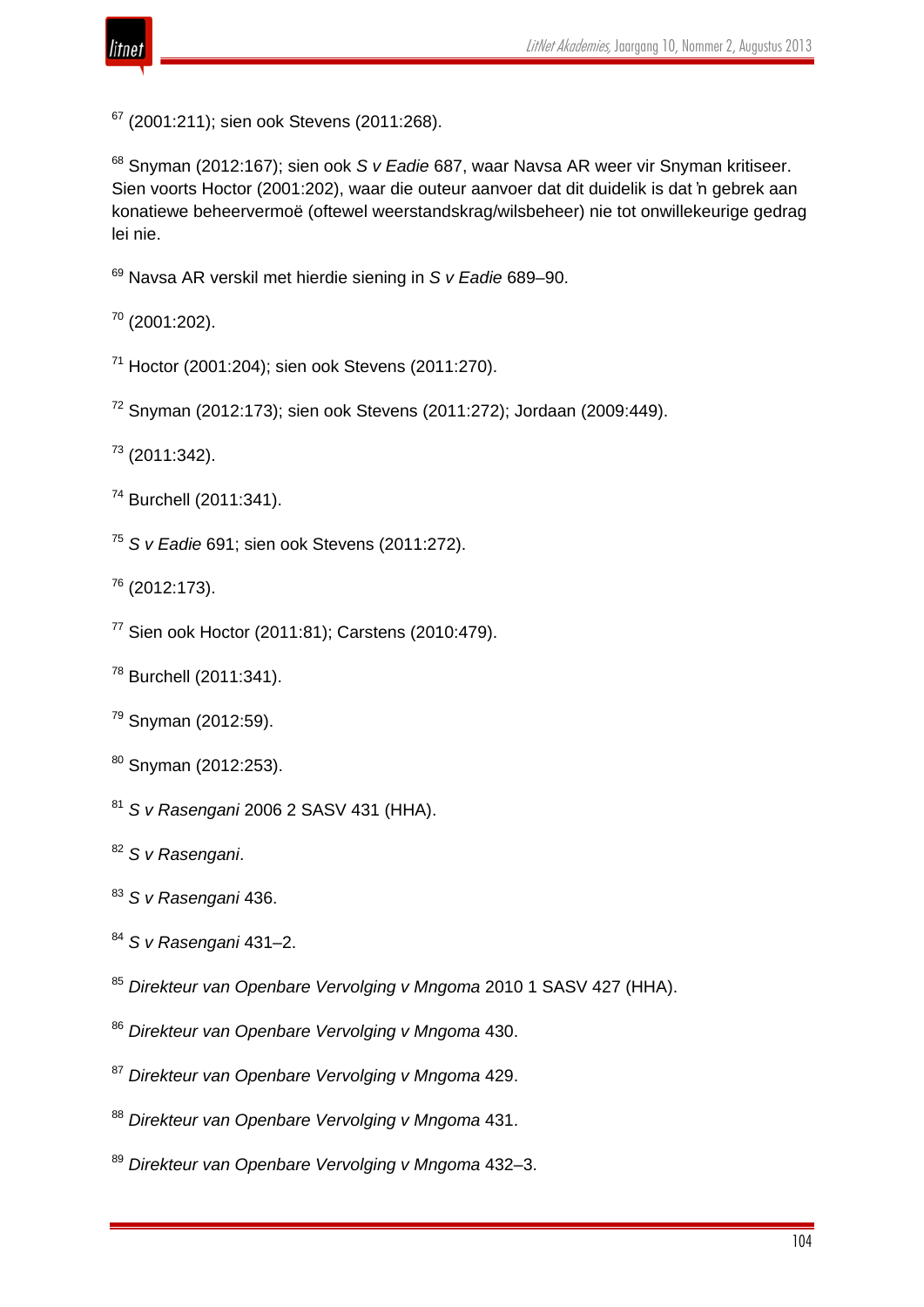

 $90$  Ooreenkomste word ook gevind in art. 3 van die Engelse Homicide Act van 1957. Sien ook Nel (2008:170). Die inhoud van art. 232 het grootliks onveranderd gebly toe dit in 1892 in die Strafkode opgeneem is. Sien verder Trotter (2002:687).

 $91$  Nel (2008:172).

<sup>92</sup> *R v Hayward* 1833 6 Car 157 159.

93 Soos wat blyk uit die bewoording van art. 232 van die Strafkode. Sien ook Nel (2007:172); Dick (2011:521).

<sup>94</sup> Nel (2008:172).

<sup>95</sup> *R v Welsh* 1869 11 Cox CC 336.

96 (1995:490); sien ook Nel (2008:174).

<sup>97</sup> Stuart (1995:490–1); sien ook *R v Salamon* 1959 123 CCC 1 (SCC) 11; *R v Louison* 1979 51 CCC 2d 479 (SCC). Raadpleeg ook Nel (2008:175).

<sup>98</sup> *Regina v Rothwell* 12 Cox CC 145; *Rex v Palmer* 8 Cr App R 207; sien ook Nel (2008:175).

<sup>99</sup> *R v Tripodi* 1955 SCR 438.

<sup>100</sup> Ook *R v Faid* 1983 33 CR 3d 1 (SCC) verwys na hierdie term.

<sup>101</sup> Nel (2008:175).

<sup>102</sup> *R v Tripodi* 438; sien ook Nel (2008:175).

<sup>103</sup> Nel (2008:175). Hy voer verder aan dat die howe al by geleentheid die *Oxford English Dictionary* geraadpleeg het met die doel om die betekenis van *insult* te bepaal: "an act, or the action, of attacking or assailing; an open or sudden attack or assault without formal preparations; injuriously contemptuous speech or behaviour, scornful utterance or action intended to wound self-respect; an affront; indignity". Die howe het ook al hierdie woorde gebruik in sake soos *R v Taylor* 1947 SCR 462, 475; *R v Tripodi* 438; *R v Parnerkar* 1973 21 CRNS 129 SCC 140; sien ook Lunny (2003:318); Nelson (2002:1020).

```
104 Stuart (1995:491).
```

```
105 Nel (2008:176).
```
 $106$  Art. 232(3)(b).

<sup>107</sup> *Ibid*.

 $108$  Art. 232(4).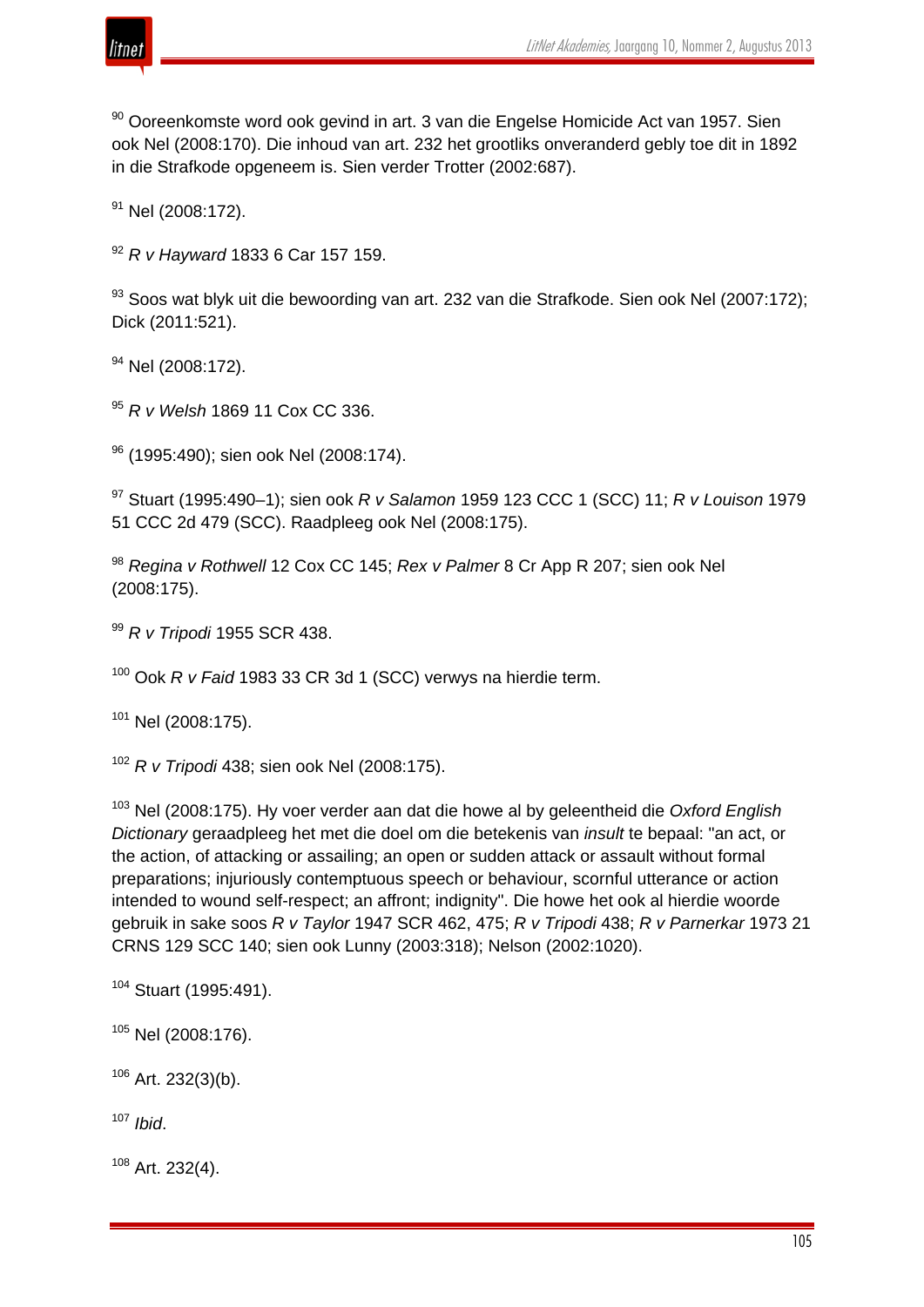

Nel (2008:176); sien ook Nelson (2002:1024–30); Dick (2011:526).

*R v Salamon* 1959 SCR 404, 30 CR 1, 123 CCC 1, 17 DLR 2d 685 (Ont).

Nel (2008:179).

*R v Wright* 1969 SCR 335, 66 WWR 631, 1969 3 CCC 258, 2 DLR 3d 5 (Sask).

Nel (2008:179–80).

*Bedder v DPP* 1954 1 WLR 1119, 38 Cr App R 133, 1954 2 All ER 801.

*R v Wright* 340; sien ook Nel (2008:180).

Nel (2008:181).

*R v Daniels* 1983 NWTR 193, 7 CCC 3d 542, 47 AR 149 (CA).

Nel (2008:182).

*R v Daniels* 554.

Nel (2008:181).

 *R v Hill* 1985 51 CR 3d 97 (SCC) 115, waar Dickson HR beslis het dat die tweede deel van die toets as subjektief beskryf kon word, naamlik dat "[the] test involves an assessment of what actually occurred in the mind of the accused." Sien ook Nel (2008:183).

*R v Thibert* 1996 1 SCR 37.

Nel (2008:187); sien ook Nelson (2002:1011); Dick (2011:526–7).

*R v Thibert* 1996 1 SCR 37 par. 19.

*R v Young* 1993 78 CCC 3d 538 (NSCA).

 Nel (2008:177), waar hy staaf dat die howe al by geleentheid beslis het dat 'n tydperk van vyf minute van wesenlike belang was om te bepaal of die beskuldigde onder provokasie gehandel het. Sien ook Lunny (2003:320); Nelson (2002:1056).

Nel (2008:177).

*R v Young* 1993 78 CCC 3d 538 (NSCA) 541 par. 13; sien ook Nel (2008:177).

MacIntosh (1995:352).

QLRC (2008:17); sien ook Arenson (2004:130–3); Forell (2005:161–2).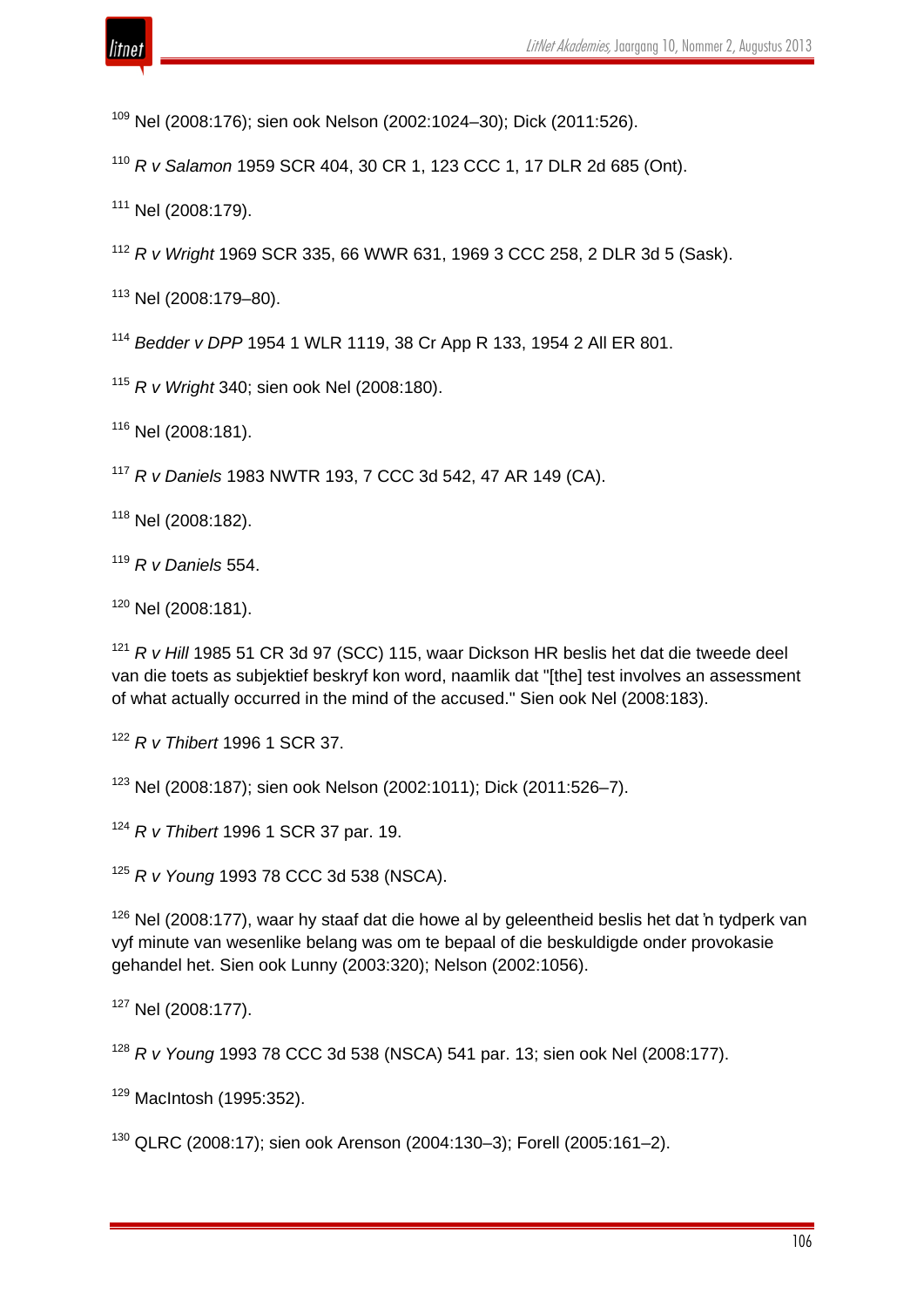

QLRC (2008:18).

Arenson (2004:170).

 In *R v Moffa* 1997 138 CLR 601 merk Murphy R op: "It is impossible to construct a model of a reasonable and ordinary … Australian." Sien ook *R v Masciantonio* 1995 183 CLR 58, waar McHugh R aanvoer dat "the notion of an ordinary person is pure fiction." Sien ook Riley (2008:66); Arenson (2004:156).

QLRC (2008:19).

<sup>135</sup> QLRC (2008:21).

QLRC (2008:20–1).

- *R v Auberson* 1996 QCA 321.
- QLRC (2008:41–2).
- *R v Auberson* 3–4.
- QLRC (2008:42).
- *R v Dhother* 2002, soos bespreek in QLRC (2008:44–5).

QLRC (2008:44–5).

QLRC (2008:45).

*R v Perry* 2004, soos bespreek in QLRC (2008:46).

QLRC (2008:46).

*Ibid*.

*R v Mills* 2008 QCA 146.

QLRC (2008:63–4).

*R v Mills* 2008 QCA 146 22. Sien ook QLRC (2008:65).

QLRC (2008:65).

*S v Eadie*.

Snyman (2012:173).

Burchell (2011:59–60).